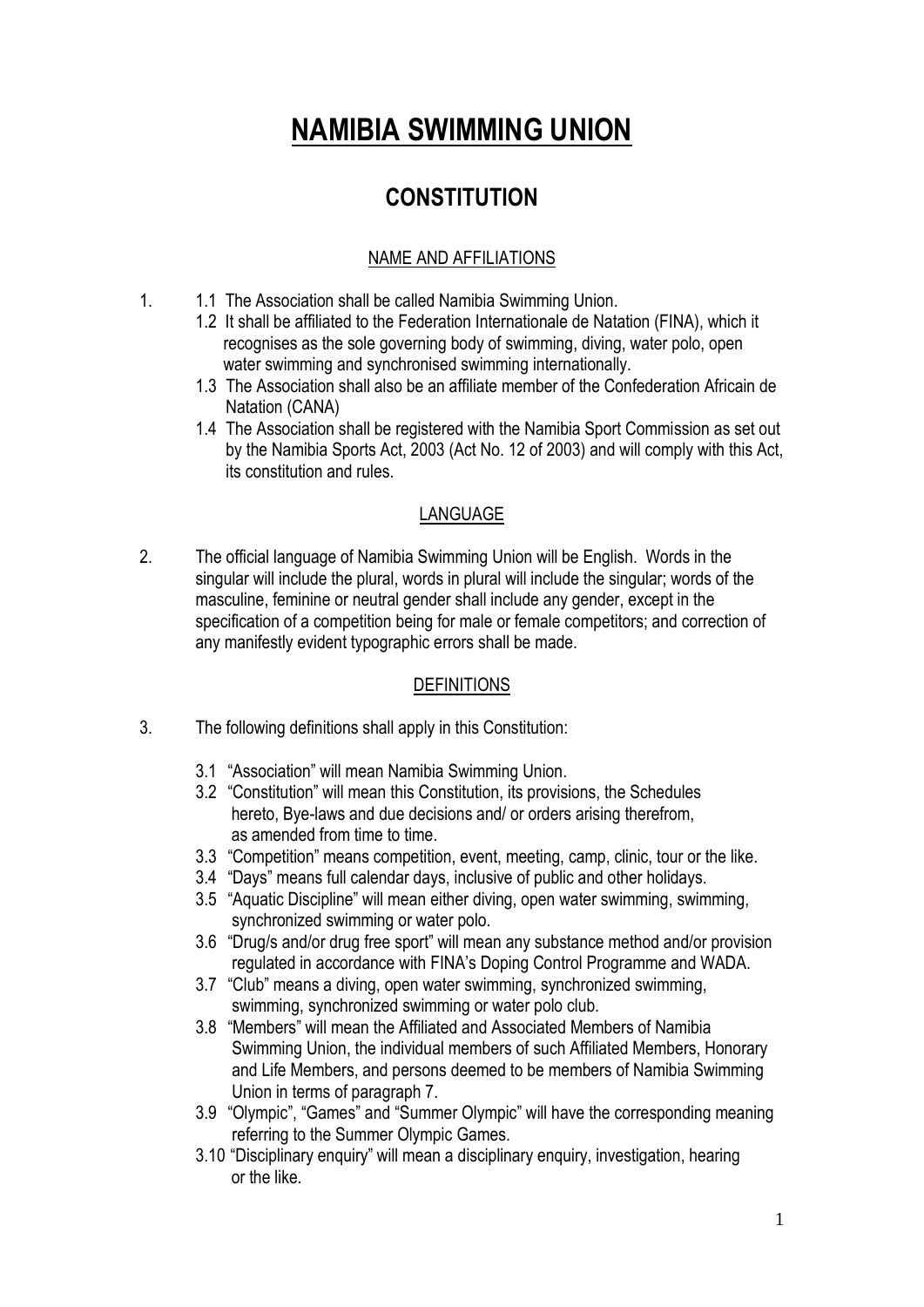#### **OBJECTIVES**

- 4. The objects of the Union within the area of its jurisdiction shall be:
	- (a) To promote and encourage the arts of Swimming, Synchronised Swimming, Diving and the game of Water Polo.
	- (b) To stimulate public opinion in favour of providing facilities for acquiring and practising these arts.
	- (c) To promote and control Swimming, Synchronised Swimming, Diving, Master Swimming and Water Polo Championships and Competitions.
	- (d) To make and promote the uniformity of rules for the control and regulation of these arts, and particularly to make regulations as to the conduct and holding of swimming galas, appointment of gala officials and matters incidental thereto, not otherwise provided for herein.
	- (e) To enforce the observance of the laws and rules of the Union and to deal with any infringement thereof.
	- (f) To ensure that this Union and its affiliated members do not practise discrimination on the grounds of race, religion or political associations.

#### MEMBERSHIP

5. The membership of Namibia Swimming Union will comprise of the following:

#### (a) **Affiliated Member**:

A bona fide aquatic club in Namibia, with its objective to participate in any aquatic discipline will be eligible for affiliated membership of Namibia Swimming Union.

 Each Affiliated Member will acknowledge in its Constitution and rules, that it is bound by the provisions of the Constitution of Namibia Swimming Union.

 Affiliated Members shall provide Namibia Swimming Union with a copy of their Constitution, which embraces the Namibia Swimming Union Constitution.

#### (b) **Associate Member**:

Under special circumstances on recommendation of the Executive Committee only. The organization or body applying for Associate Membership must have an aquatic interest. Associate Members are entitled to two representatives who may attend General Meetings of Namibia Swimming Union. These representatives may enter into discussion on matters relevant to the affairs of their Association, but shall not vote at such meetings.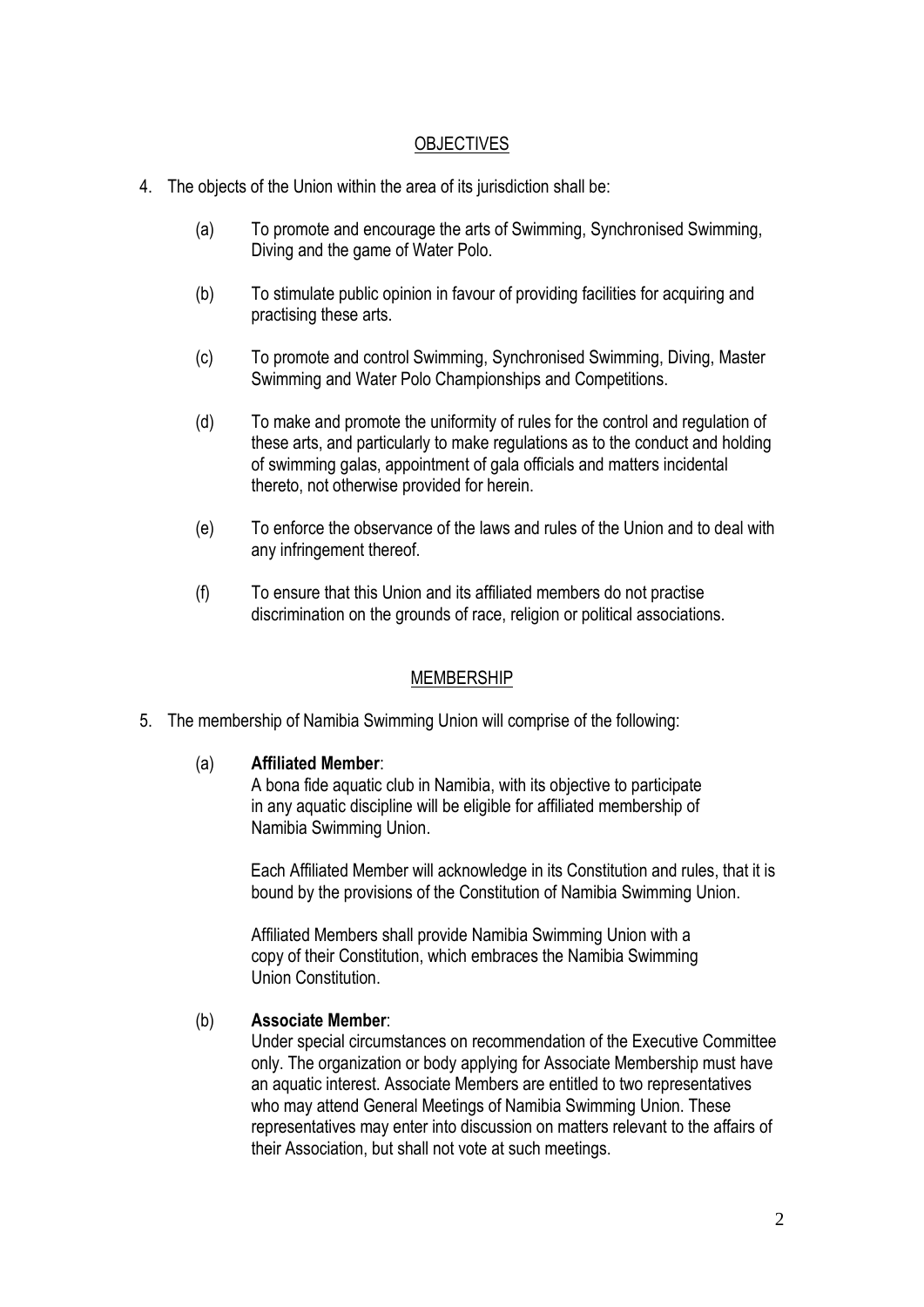#### **(c) Individual Member:**

 Individual membership of this Union may be accepted by Council. Such individual shall have no voting powers or privileges accorded to members of the Union already defined, unless a full member of the Executive Committee.

#### AFFILIATION AND APPLICATION FOR MEMBERSHIP

- 6. (a) All new applications for affiliation and membership shall be made in writing to the General Secretary of the Union, not later than the end of February of the appropriate swimming season, and must be accompanied by the amount of the annual subscription (which amount shall be refunded if the affiliation be not accepted).
	- (b) All new applications shall further be accompanied by a copy of the constitution, rules and regulations of the applicant body, and such other information as the Union may require.
	- (c) Applications for affiliation may only be considered at a General Meeting of the Council of the Union, and may only be accepted if passed by a two-third majority of those present and eligible to vote at such meeting. Notwithstanding the provisions of this sub-clause, the Executive shall have the right, subject to the proper observance of the other sub-clauses of this law, to accept the affiliation of an applicant body temporarily and subject to confirmation by the requisite two-third majority at the next General Meeting of the Council.
	- (d) The name of the applicant body shall be approved of by the Union.
	- (e) A standing member must, during the season, demonstrate its interest to remain active and uphold the objects of NASU by either competing in at least two competitions organised by NASU (not including school competitions), or by running at least two of its own competitions under the auspices, rules and regulations of NASU. Results of such competitions shall be sent to the General Secretary of NASU. In addition each member must register its members and officials and must pay its Annual Subscription according to Rule 7. Failure to do any of these will result in suspension of such a member subject to Rules 10(f) and 19.

#### ANNUAL SUBSCRIPTION

7. The Annual subscription payable by all members shall become due and is payable on the day of the AGM, before the meeting commences, or in the case of new members together with their application.

The annual subscription shall be: As defined by Exco of NASU.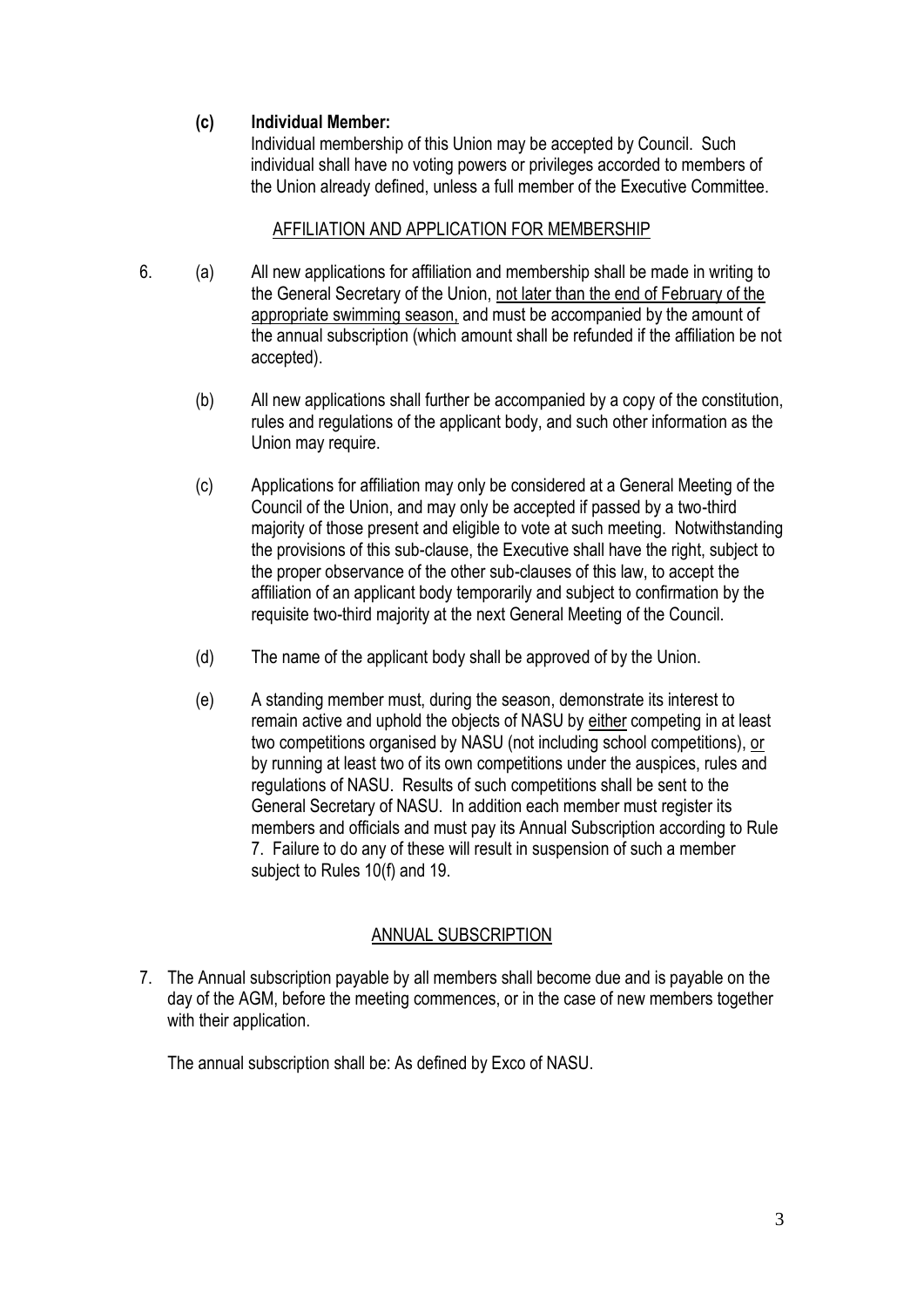#### COUNCIL OF THE UNION

- 8. (a) The affairs of the Union shall be conducted by the Council, which consists of the Executive Committee (as outlined in Clause 8b) and two delegates from each affiliated Club.
	- (b) The Executive Committee of the Union shall consist of the President, the Vice-President, the General Secretary, the Treasurer and so many Executive members, as may be necessary to make up a Committee of 10 members.

The President, Vice President, Treasurer and General Secretary shall be elected for terms of two years after which they may either retire or stand for reelection. The posts of President and Treasurer will be staggered by one year to those of Vice President and General Secretary. Members elected to a twoyear office may, after on year, make themselves available to any other twoyear post. If elected to that new post the vacancy thus created will then be filled by election for a period of one year. All other members shall hold office for one year or prior resignation. Should any member holding a dual post on the committee resign then only his chair will be filled by Rule 16. His dual posts will be filled by existing members of the Committee. All members of the Executive Committee are subject to Rule 21.

(c) The Executive Committee is empowered to appoint an Assistant to assist in the carrying out of the secretarial duties of the Union, either in an honorary capacity or otherwise, provided that such assistant shall have no vote in the affairs of the Executive Committee and that his/her duties shall consist mainly of taking the minutes of meetings, typing the same and assisting generally in the work of the Secretary.

#### APPOINTMENTS OF DELEGATES

- 9. (a) Delegates appointed by an affiliated Club shall be members of that Club. Notice in writing of the names of such Delegates must be given by the affiliated Club to the General Secretary before the Annual General Meeting, failing which such Delegates shall not have the right to take part in such meeting. An affiliated Club may nominate two or more alternates in place of its appointed delegates to act in their stead where circumstances make it impossible for the appointed delegates to act, provided however, that such alternate delegates shall be members of that affiliated club and notice in writing of the names thereof shall have been given to the General Secretary as provided for.
	- (b) Each affiliated Club shall provide two of its members as delegates with written authority to represent that Club's opinions at any other Council Meeting called during the season.
	- (c) (i) In the case of the delegates or alternate delegates of an affiliated Club not being able to attend an Annual General Meeting, any action that might be lawfully taken there, and which is known in advance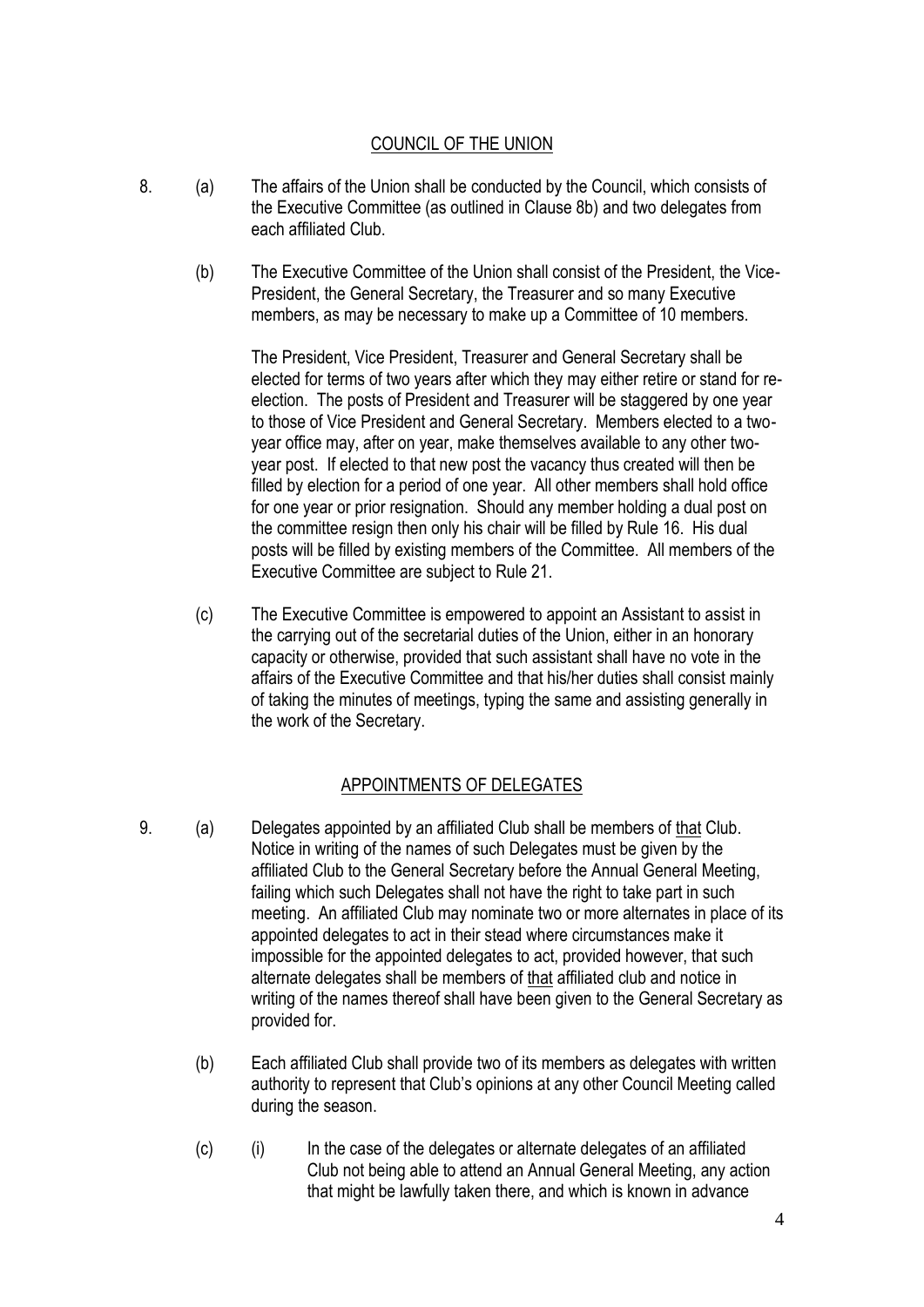(Elections, Constitutional changes), can be voted on via electronic mail or facsimile. No voting by proxy is allowed.

(ii) Where a vote by mail is required, the General Secretary shall mail by electronic mail or facsimile, a clear statement of the subjects to be voted on with a request that the club sends its vote(s) thereon to the General Secretary by electronic mail or facsimile. The request shall state on which date the voting shall be closed. Three weeks for reply shall be allowed. Replies shall be kept confidentially on file, until the opening of the Annual General Meeting.

#### POWERS AND DUTIES OF THE COUNCIL

- 10. The Council may exercise any or all of the following powers:
	- (a) The Council shall maintain a Banking Account/Building Society Account in the name of the Union, which account shall be operated upon by cheque signed by the President or Vice-President or General Secretary, together with the Treasurer. The accounts of the Union shall be audited by Auditors appointed at the Annual General Meeting held in each season.
	- (b) The Council shall, at the Annual General Meeting held in each season, elect the Executive Committee as provided for in Rule 8 hereof.
	- (c) The Council may, at any General Meeting, alter, amend or revoke any of the Laws, Bye-Laws, Rules or Regulations of the Union, provided however, that notice of motion in writing, setting out such proposed alteration, amendment or revocation, shall have been given to the General Secretary fourteen (14) days after receipt of the date of the General Meeting, which shall not be less than thirty (30) days before the meeting at which such motions are to be considered, and circularised by him to all affiliated members not less than fourteen days prior to such meeting. No such resolution shall become effective unless passed by a two-third majority of those present and eligible to vote.
	- (d) The Council may purchase or hire movable and immovable property in the name of the Union, upon such terms as may be considered expedient and shall further have the right to borrow money on mortgage or otherwise for such purposes.
	- (e) The Council shall at a General Meeting consider all applications for affiliation, including applications for affiliation provisionally accepted by the Executive, subject to the provisions of clause 4 (c).
	- (f) The Council, subject to the provisions hereinafter contained, shall have the power to fine, reprimand or expel any affiliated Club or member thereof, which or who, in its opinion, has been guilty of conduct warranting such action.
	- (g) The Council may suspend, abandon or alter any or all of its competitions or in their stead substitute others.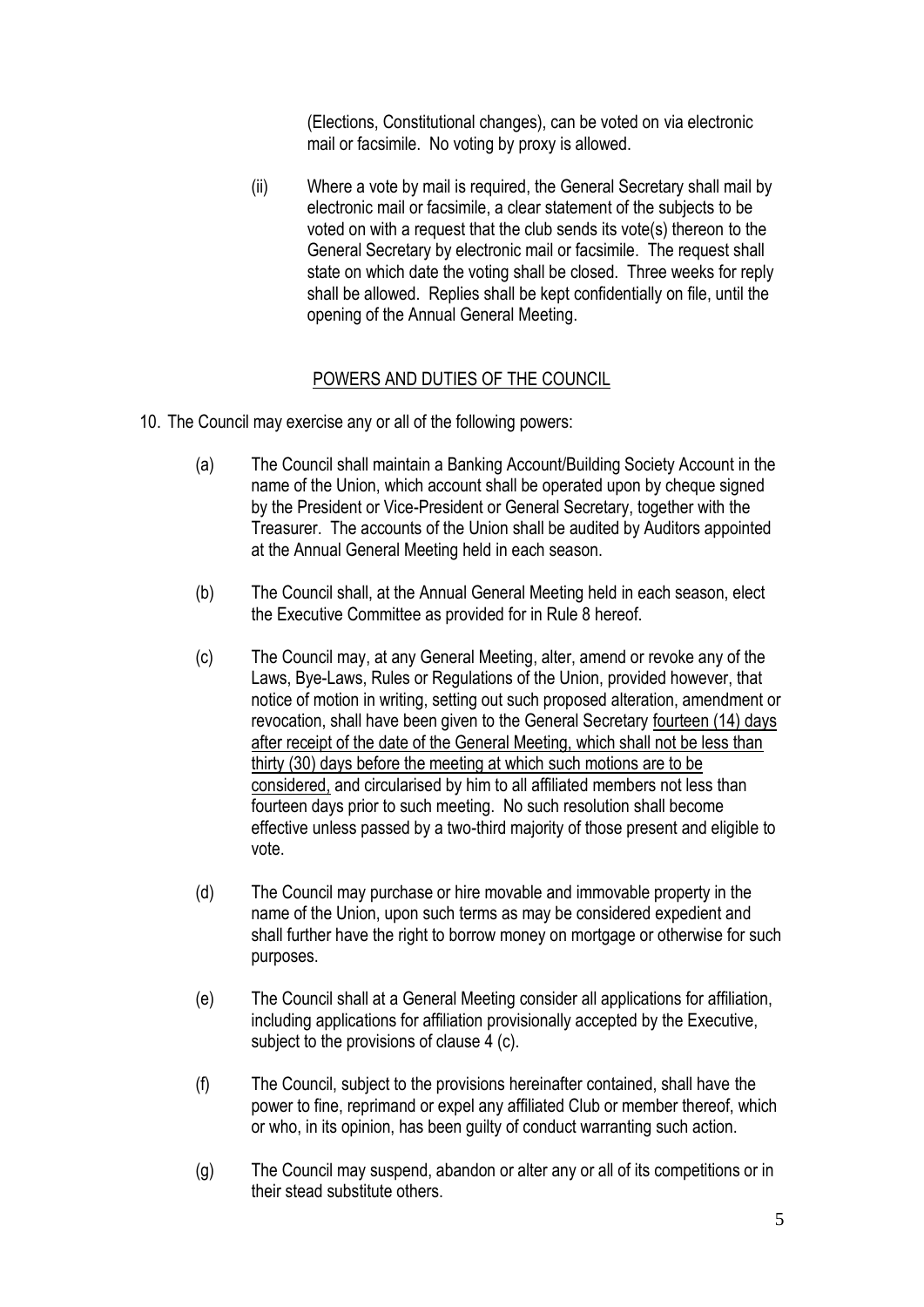- (h) The Council shall deal with all appeals or protests from or against decisions of the Executive Committee.
- (i) The Council may appoint or nominate Special Committees to consider and report upon any question that may be referred to them.
- (j) The Council may refund all necessary expenses incurred by any person or body whilst engaged in the work of the Union.
- (k) The Council's decision on all questions shall be binding on all affiliated bodies or members thereof and the Council may call upon any affiliated body to submit for inspection such documents, books or statements as may be deemed necessary and expedient for the purposes of the matter under consideration. Failure to comply with such demand shall render the offender liable to such penalty as may be imposed by the Council.
- (l) The Council shall be empowered to deal with all matters arising out of or incidental to the proper management or control of the affairs of the Union or of the Sport itself, not provided for in this Constitution.
- (m) The Council shall be empowered to appoint Boards of Control as may be deemed necessary at the Annual General Meeting as provided for in Par. 32.
- (n) In addition to the management of the above the Council may call for an independent Trust Committee to manage the finances in case an individual sponsor, or for that matter any institution, contributes to a specific swimmer or specific project only.
	- (1) Members of the Trust Committee will be duly nominated and elected by a vote of members at any General Meeting of the Namibia Swimming Union.
	- (2) This Trust committee is responsible for the financial decisions of all projects and monies entrusted to them by the Namibia Swimming Union on behalf of the sponsor(s). All financial decisions by the Trust committee must be sanctioned by the Executive Committee at the next meeting of the Executive Committee.
	- (3) Members of the Trust Committee will be elected from nominations in the following categories:
		- i) A past President of Namibia Swimming Union (formerly Namibia Amateur Swimming Union) who will act as Chairman
		- ii) A former (retired) National athlete or swimmer of reputable standing.
		- iii) A current or former member of a National recognised sporting body other than Aquatics. The Sport Body referred to in the above sentence shall be registered with the Namibia Sport Commission as set out by the Namibia Sports Act, 2003 Act No. 12 of 2003).
		- iv) The current President of Namibia Swimming Union
		- v) The current Treasurer of Namibia Swimming Union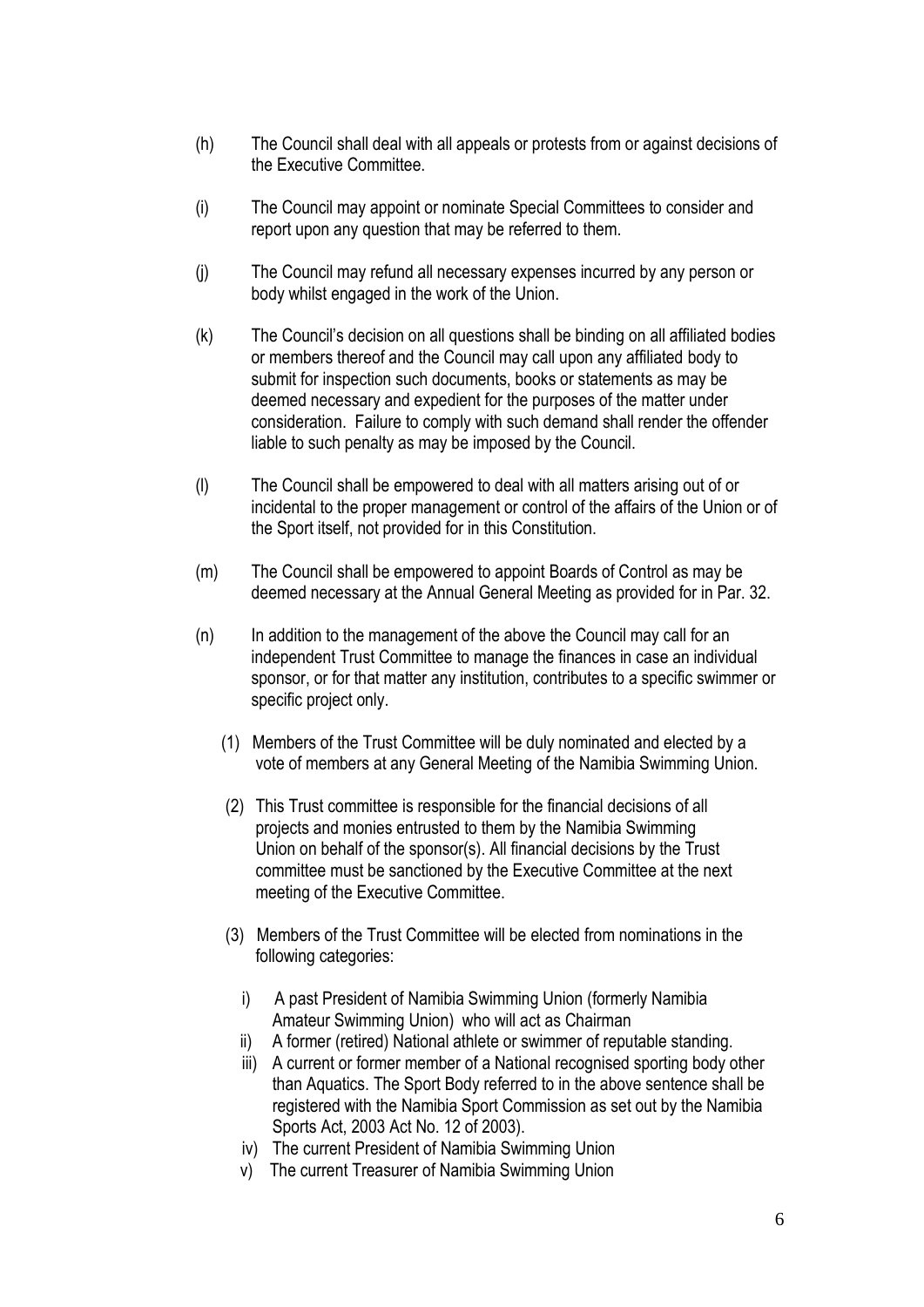- (4) For each financial project or grant two additional seats will be granted.
	- i) Project co-ordinator (appointed by the Executive Committee of Namibia Swimming Union)
	- ii) Sponsor representative (appointed by the sponsor)
- (5) The project co-ordinator and sponsor representative and shall have power to vote at any meeting.
- (6) The Chairman will be responsible for calling meetings and co-ordinating liaison with the Executive Committee of Namibia Swimming Union.
- (7) Separate financial statements will be prepared for each project and will be reflected separately and individually in the Annual Financial Report of Namibia Swimming Union

#### MEETINGS OF THE COUNCIL

- 11. An ANNUAL GENERAL MEETING, of which twenty-eight days' notice in writing shall have been given by the General Secretary to all affiliated members, shall be held in June each year, at which the following business shall be transacted:
	- (a) To confirm minutes of previous Annual General Meeting.
	- (b) To receive and adopt the Annual Report of the Executive Committee.
	- (c) To receive and adopt the Financial Statements submitted by the Treasurer.
	- (d) To consider applications for Affiliations.
	- (e) To consider and deal with any notices of motion.
	- (f) To elect the Executive Committee as provided for in Par. 8 hereof, Boards of Control as may be deemed necessary in terms of Par. 32; and to elect such other Officials as may be deemed expedient.
	- (g) To consider and deal with any general business of the Union.

An ORDINARY GENERAL MEETING may be convened by the General Secretary, on approval of the President or in his absence the Vice-President, upon seven days' notice in writing thereof being given to all affiliated members, whenever the same may be necessary for the transaction of business.

A SPECIAL GENERAL MEETING may be called by the President and shall be called by the General Secretary on written requisition signed by at least four (4) members of the Council, which meeting shall be held within seven (7) days of the application and at which meeting no business shall be conducted other than that specified in the notice calling the meeting.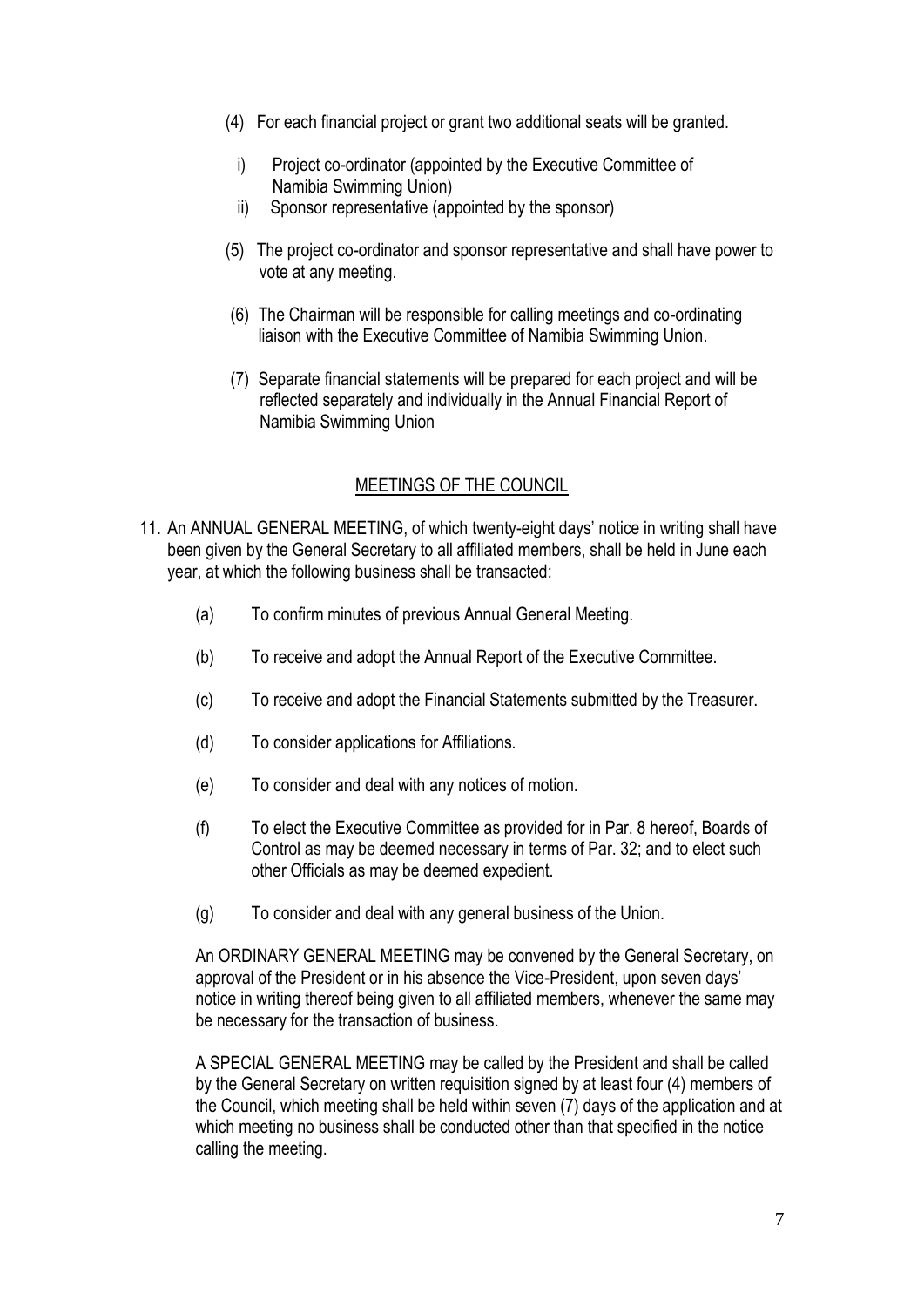Copies of the Minutes of the above meetings shall be circulated to affiliated members within three weeks after having been noted by the Executive at the first Exco meeting after such a Council Meeting.

#### CONDUCT OF COUNCIL MEETINGS

- 12. (a) A quorum at all Council Meetings shall consist of delegates (provided that it shall not be necessary for an affiliated member for this purpose to be represented by more than one delegate) representing not less than one quarter of the number of bodies affiliated to the Union and in good standing, together with at least five of the numbers of the Executive Committee. If, within fifteen minutes from the time appointed for any Meeting of the Council, a quorum is not present, the meeting shall stand adjourned to the same day in the next week, members being notified of the time and place thereof. If at such adjourned meeting, there is not a quorum present, the members then present shall be entitled to proceed with the business of the agenda only.
	- (b) The Chairman at all Meetings of the Council shall be the President and in his absence the Vice-President. If both absent, the Meeting shall elect a Chairman. The Chairman shall have authority on every point of order and shall be the sole interpreter of the Constitution of the Union for the purpose of such Meeting. The Chairman shall have the right to vote on every motion and, in cases of equality of votes, he shall have a casting vote.
	- (c) The Council shall cause to be kept by the General Secretary, a full record of Minutes of the proceedings of the Council and all its Committees. Unless otherwise agreed upon, copies of the Minutes of Council Meetings shall be forwarded to each affiliated member and, except the Minutes of the Annual General Meeting (which shall be read at the first Executive Meeting and initialled by the Chairman as a correct record) shall be read at the next Meeting of the Council and, after confirmation, be signed by the Chairman of that Meeting and the General Secretary.
	- (d) Voting shall be by show of hands, except in the election of officers where more than the requisite number have been nominated, in which case the voting shall be by ballot. Unless otherwise provided for herein, all motions shall require only a majority of the votes recorded.
	- (e) The Chairman, with the consent of the Council, may adjourn any meeting from time to time, and at such adjourned meetings only such business remaining unfinished shall be transacted.

#### POWER AND DUTIES OF THE EXECUTIVE COMMITTEE

- 13. The duties of the Executive Committee shall be:
	- (a) To allocate Championship events and other competitions and to fix the fees therefore.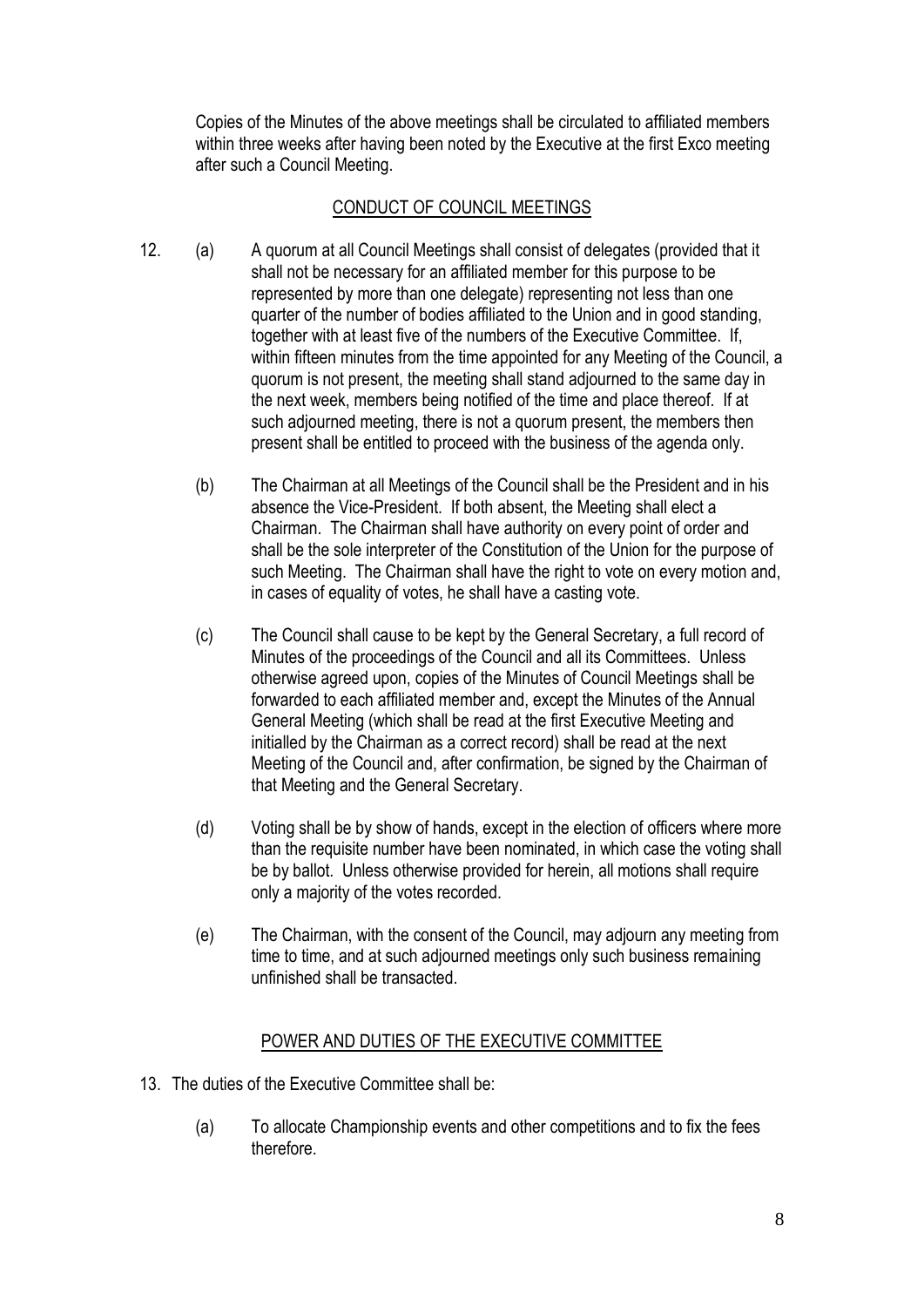- (b) To grant or withhold permits for galas and to approve or veto officials for the open events thereat.
- (c) To decide all cases of dispute not definitely provided for in this Constitution.
- (d) To deal with complaints against affiliated clubs, or members thereof, for misconduct and, if considered advisable, to impose penalties by way of suspension etc. Clubs or individuals so penalised shall have the right to appeal to the Council of the Union in which case any penalty imposed by the Executive may either be confirmed, increased or reduced.
- (e) To consider ratification of all Swimming Records under jurisdiction of Namibia Swimming Union of which application for ratification has been received.
- (f) To act as holders in trust of all Trophies, monies and other property of the Union and to deal with the same as the Council may decide. To arrange methods of ensuring the safety of Trophies whilst in the hands of holders including receipts for possession, liability for damage whilst in holders' possession and penalties for not returning the same on due date. All Trophies shall be insured by and at the expense of the Union.
- (g) To receive and pass accounts for payment.
- (h) To act in case of emergency. To deal with any urgent business which it is impracticable to refer to the Council of the Union; also routine business including the provisional acceptance of applications for affiliation which may be received between meetings of the Council.
- (i) To give and grant honoraria and/or to make presentations to such persons as may be deemed advisable, but only in accordance with the Amateur rules governing the sport.
- (j) To deal with an Appeal by any individual or Club penalised by an affiliated member.
- (k) The decisions of the Executive shall take immediate effect and shall be acted upon unless and until altered by a meeting of the Council of the Union.
- (l) The Executive Committee shall be responsible for electing representatives to fill the positions of manager and chaperone(s) and any other necessary position for Namibian teams.
- (m) The Executive Committee shall appoint a person, not necessarily a member of the Executive Committee, to act as Gala Organiser, unless otherwise decided by the Council at the Annual General Meeting. He shall head a sub-committee made up of himself and one member of each affiliated Club. It shall be this subcommittee's duty to organise officials and all necessary workers for all aquatic competitions, displays or events that are run under the auspices of NASU. The Executive gala Organiser shall be responsible for publishing a list of all officials and workers prior to the competition and for informing them of their duties five (5) days before the commencement of the event.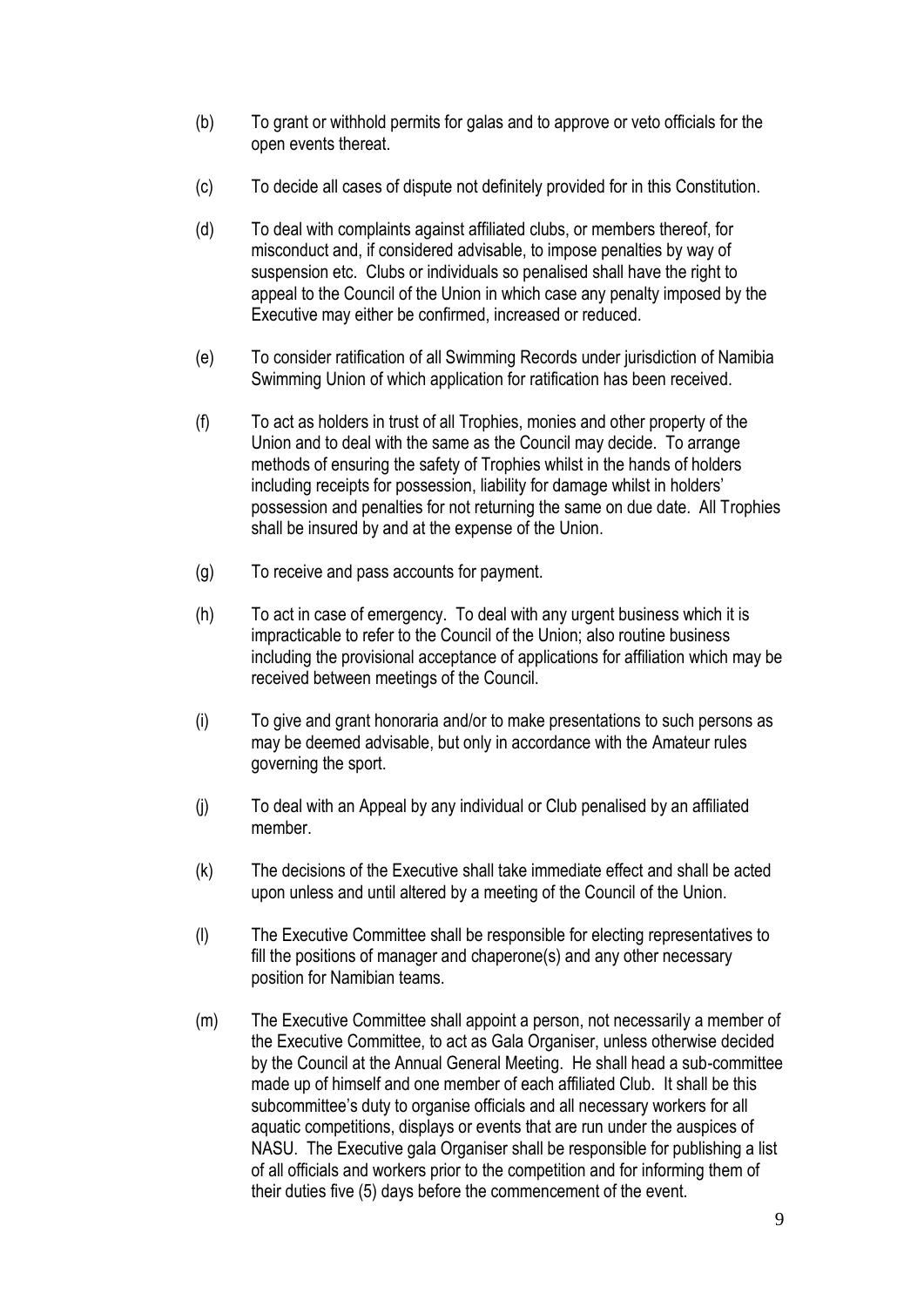(n) The power to institute or defend legal proceedings on behalf of the Union shall be vested in the Executive Committee.

#### MEETINGS OF EXECUTIVE COMMITTEE AND CONDUCT THEREOF

- 14. (a) Meetings of the Executive Committee shall be convened by the General Secretary whenever deemed expedient or on instructions of the President, and also upon a written requisition therefore signed by four members of the **Executive** 
	- (b) A quorum at any meeting of the Executive Committee shall consist of not less than six of its members.
	- (c) The General Secretary shall record the proceedings of the Executive Committee in the Minute Book.
	- (d) Save as herein provided and in so far as the same are applicable, the provisions laid down in Par. 12 for the conduct of Council Meetings, shall apply to the conduct of meetings of the Executive Committee.

Copies of the Minutes of the above meetings shall, if possible, be circulated to affiliated members within fourteen (14) days after the meeting.

#### ABSENCE FROM MEETINGS OF EXECUTIVE

15. If any member of the Executive shall absent himself from three consecutive meetings, after having received the customary notices and without special leave of absence, the seat of such member on the Executive shall be declared vacant.

#### VACANCIES ON EXECUTIVE COMMITTEE

16. The Executive has the power and authority to fill any vacancy that occurs. The General Secretary shall inform all Presidents of affiliated members in writing of such a vacancy. Nominations may then be made by any affiliated Club in good standing. These nominations shall be considered by the Executive at the following meeting and the vacancy shall be filled by election. The new post shall be held until the next Council Meeting.

#### EXECUTIVE OFFICERS MAY NOT ACT AS DELEGATES

17. No member of the Executive Committee may act as a delegate for any affiliated body, except at any Annual General Meeting when such delegate may be newly appointed and then for that meeting only.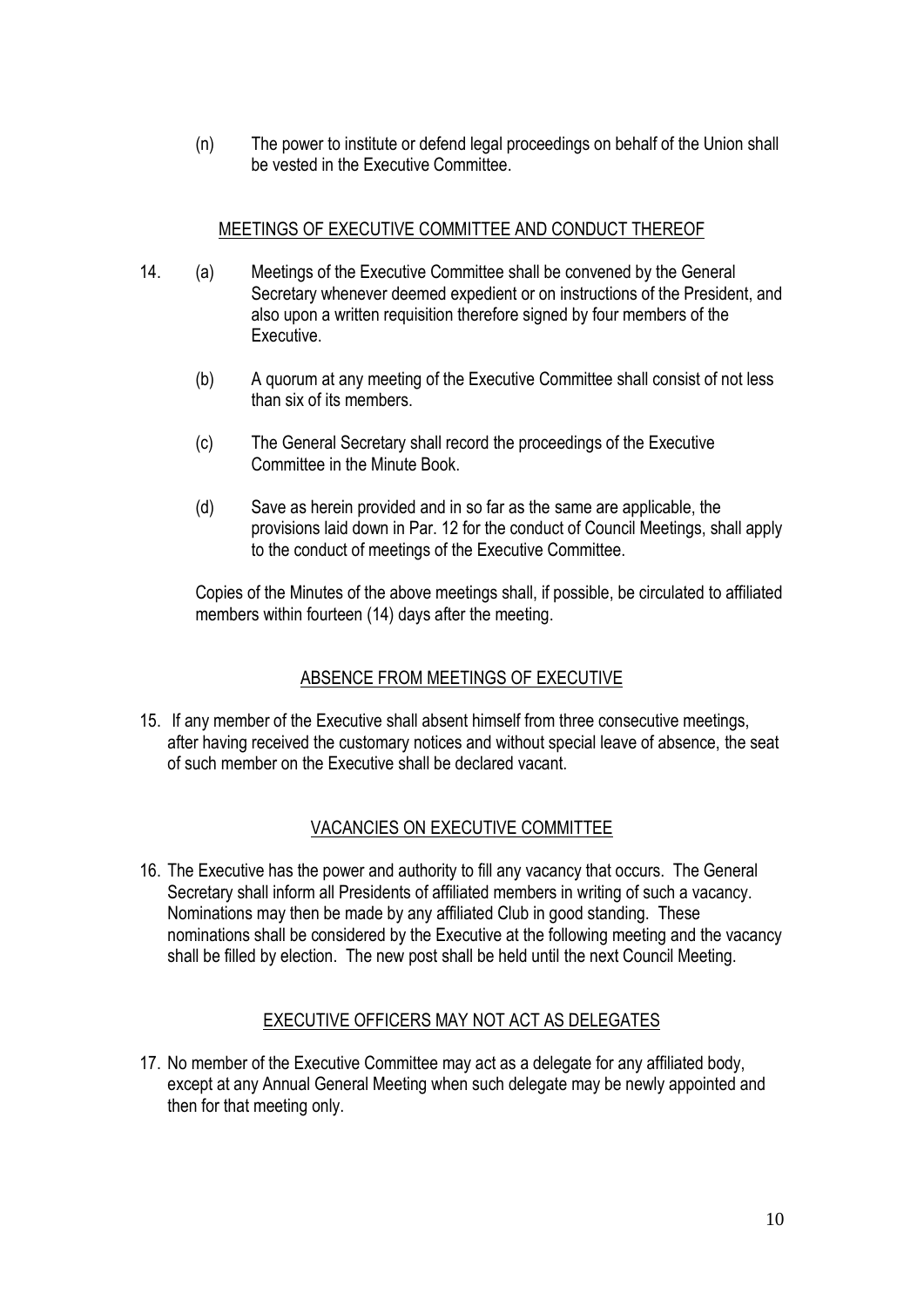#### NO CLAIM

18. There shall be no claim for damages against the Union in the event of any Championship or other fixture failing to take place.

#### DISQUALIFICATION

- 19. (a) A delegate shall not be allowed to take part in any meeting if the subscription of the member, which he represents, be more than one month in arrears; if such subscription be three months in arrears, the affiliation of that member shall automatically become suspended and such suspension shall not be removed until the arrears are paid. While under suspension, no affiliated Club or individual member thereof shall be allowed to take any part whatsoever in the affairs of the Union, not be permitted to compete in any of the Competitions, Galas, Championship or other events of the Union or any of its affiliated members. Should an affiliated member or any individual thereof be engaged in any of the Competitions, Galas, Championship or other events of the Union or any of its affiliated member prior to suspension, then upon suspension, such affiliated Club or any of its individual members shall be debarred from continuing to be so engaged.
	- (b) No person may sit on any Committee, Executive or Council, or act as an official at or take part in any competition, whilst under sentence or disqualification or suspension, for an offence committed by himself.

#### WITHDRAWALS

20. Members wishing to withdraw from the Union shall give notice in writing to that effect before the date of the Annual General Meeting, failing which they will be held liable for the subscription for the ensuing year.

#### EXPULSION

21. If at a meeting of the Union a resolution be passed by the vote of three-fourths of those present that a member has rendered itself/himself unworthy to belong to the Union, the membership of such member shall thereupon cease, provided, however, that no such resolution shall be taken unless intimation that the matter is to be considered shall have been inserted in the notice calling such meeting. Any member being expelled shall have the right to appeal.

#### PROTESTS

22. All protests and appeals when made by an individual or by a team or club must be accompanied by a deposit as defined by the Executive Committee and advised at the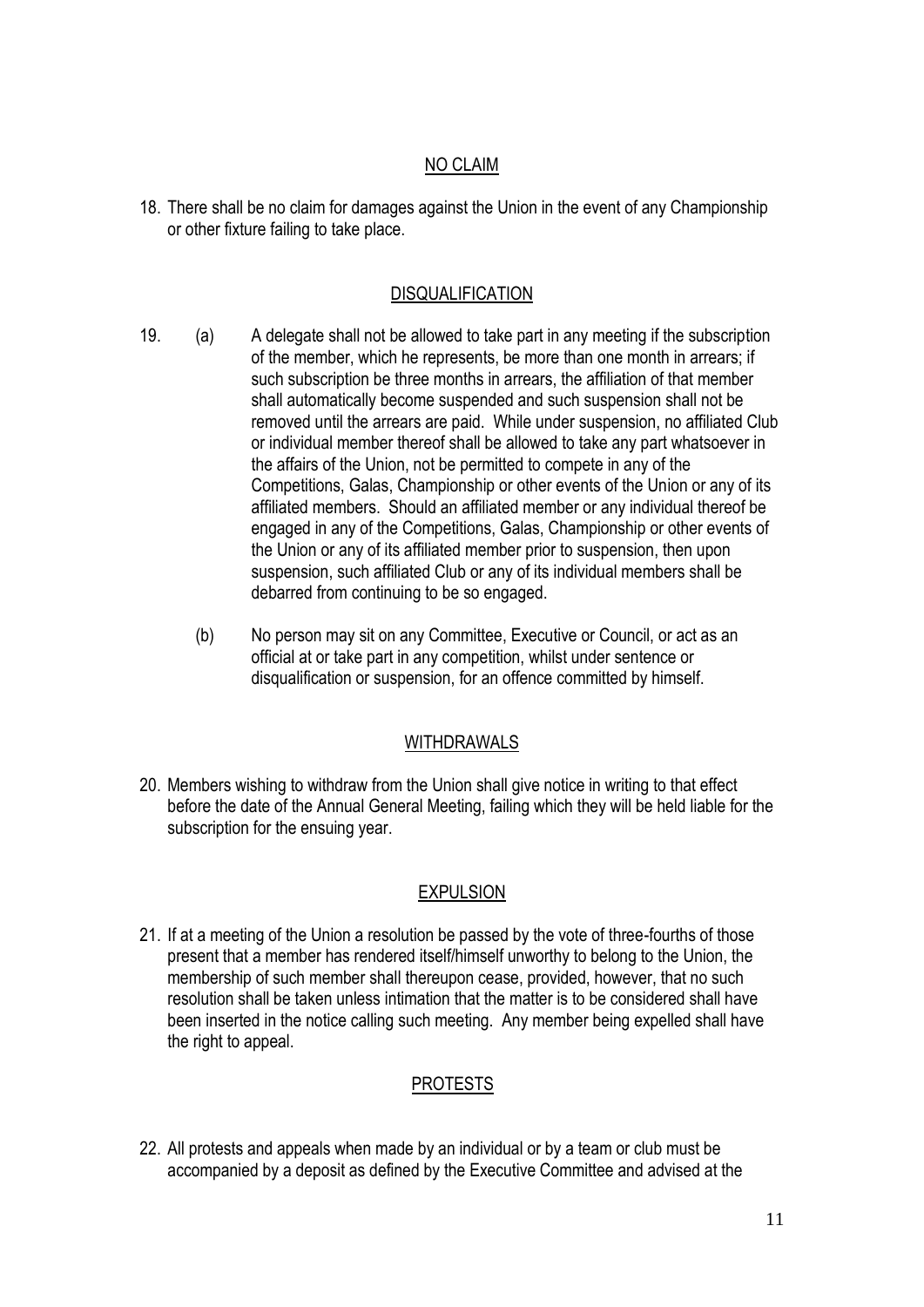Annual General Meeting, such deposit being forfeited should the protest or appeal be deemed by the Union to have been made on no reasonable grounds.

### **ARBITRATION**

23. Disputes between Namibia Swimming Union and any of its Affiliated Members or individual members of Affiliated Members that are not resolved by Namibia Swimming Union may be referred for arbitration to the Namibia Sports Commission.

Any decisions made by the Namibia Sports Commission shall be final and binding on all parties concerned.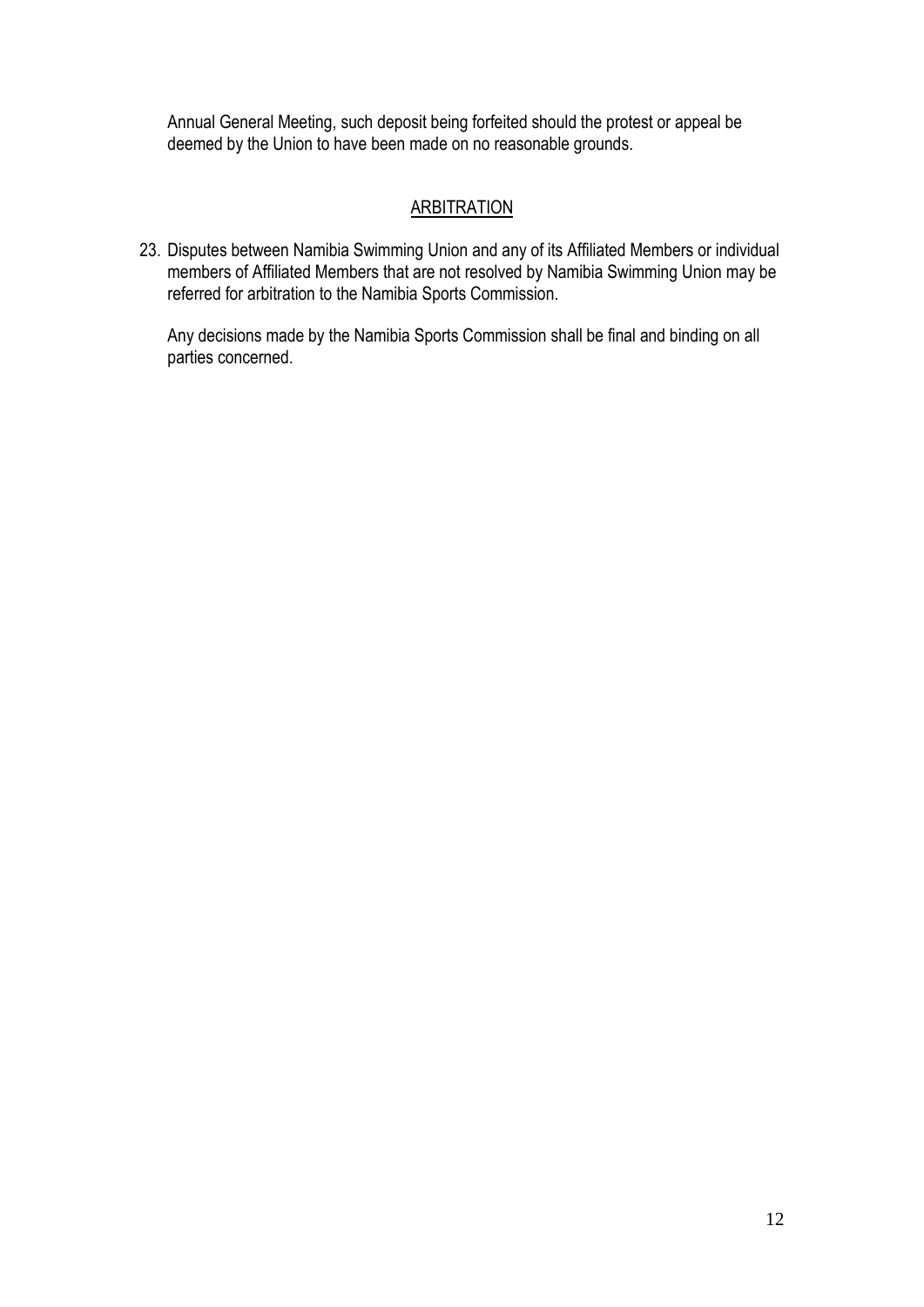#### SELECTION OF NAMIBIAN TEAMS

#### 24. (a) Competitors

A Committee, including the President, the General Secretary and the Recorder, and one delegate (or his alternative) of each affiliated member shall be appointed at the Annual General Meeting, whose duty it shall be to select the competitors to represent Namibia in any National or International competition. All such selections and nominations to be referred to the Executive Committee for confirmation.

(b) Management Teams

Management Teams may be appointed for all Namibian Teams at least three months before the date of the competition itself by the Executive Committee from recommendations received from each affiliated Member. If such competitions are announced on short notice, this appointment shall be done at the earliest possible date.

#### BYE-LAWS AND CONDITIONS GOVERNING SWIMMING

- 25. (a) All bye-laws governing the sports under the auspices of FINA and this Union and included in the FINA Constitution shall be binding.
	- (b) Such laws and bye-laws shall become effective as of the date that this Union receives notification from FINA
	- (c) Interpretation of these laws and bye-laws shall be referred to the Council at a General Meeting for a decision by a two-thirds majority of those present.

#### INDEMNITIES

26. No swimmer may participate in any NASU official competition or represents NASU or Namibia in any competition or gala unless a signed indemnity form for the respective season has been submitted to the General Secretary of the Union.

#### COLOURS AND BADGE

- 27. (a) The colours of the Union shall be ………………………..
	- (b) The blazer shall be  $\ldots$   $\ldots$   $\ldots$   $\ldots$   $\ldots$   $\ldots$   $\ldots$   $\ldots$   $\ldots$
	- (c) The badge shall be ……………………………………..
	- (…………: To be decided upon by Executive Committee of NASU)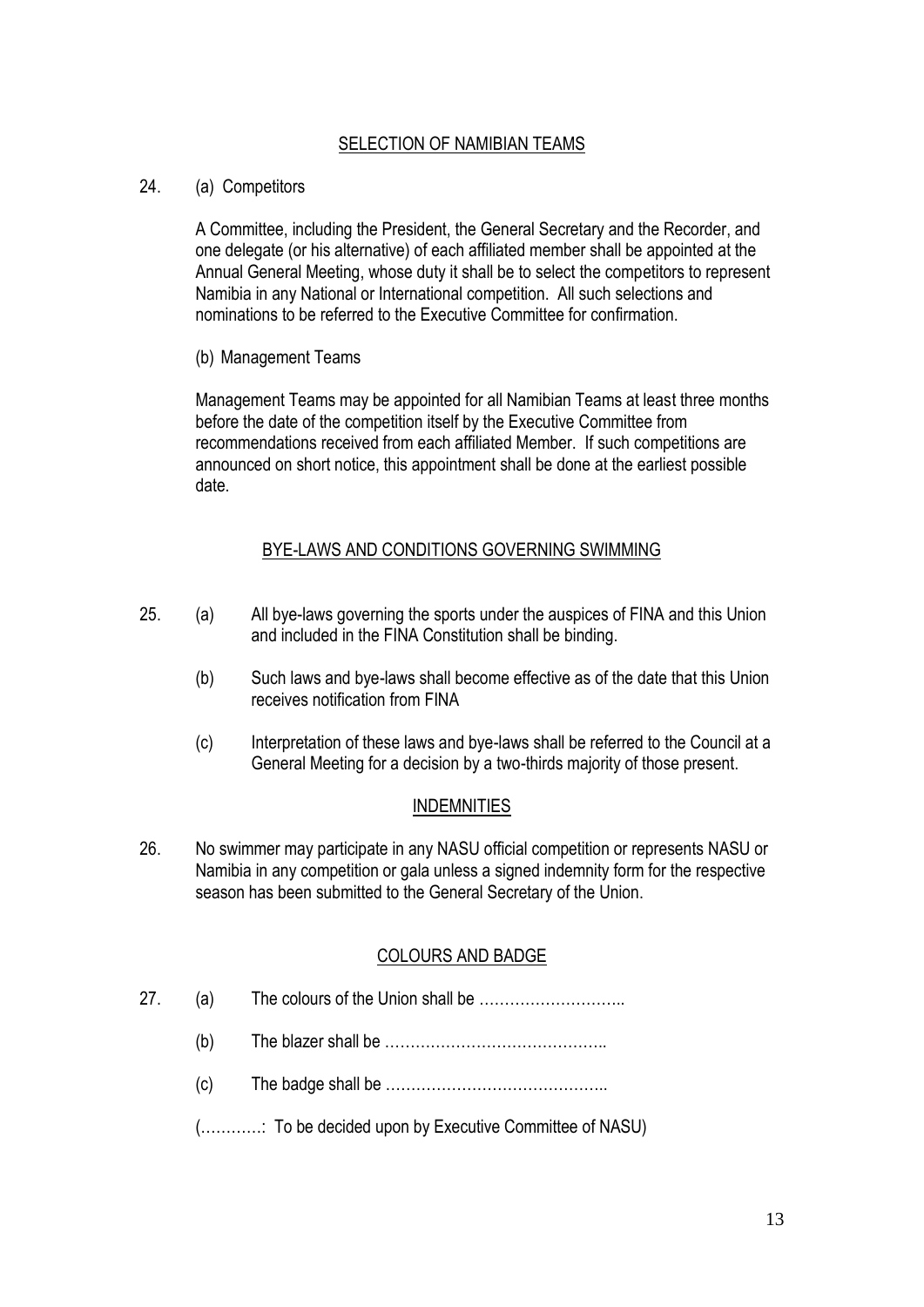#### NASU AWARDS

#### 28. COMPETITORS:

- (a) "Total" Award Beginners
- (b) "School" Colours All School years
- (c) "Junior" Colours Age Groups 9 14
- (d) "Senior" Colours **Colours Colours Figure 2 Age Groups 15 and above**
- (e) "Honours" Colours **1988 1988 1988 1988 1988 1988 1988 1988 1988 1988 1988 1988 1988 1988 1988 1988 1988 1988 1988 1988 1988 1988 1988 1988 1988 1988 1988 1988 198**

#### 29. ADMINISTRATORS/OFFICIALS:

- (a) "Service" Awards Bronze, Silver, Gold, Diamond
- (b) "Blazer" Badge
- (c) "Meritorious Service" Award

#### 30. COMPETITORS

- 
- "TOTAL" AWARD \* This Award will take the name of the Sponsor
	- \* Current Standards stay in place for this Award.
	- \* The Award comprises a Certificate and a lapel pin.

- "SCHOOLS" COLOURS \* This Award is available to those who are chosen to represent Namibia in schools Teams, both junior and senior.
	- \* The Award takes the form of a cloth badge with a special School's design. A Scroll under the badge will delineate whether the award is "junior" or "senior".
	- \* Standards for selection to be selected by the Boards and ratified by the NASU Executive or SGM.
- "JUNIOR" COLOURS \* This Award is available only to registered members of NASU between the ages of nine (9) and fourteen (14) who represent Namibia.
	- \* The Award takes the form of a cloth badge with a special "Junior" design. A scroll underneath delineates the type of aquatic sport.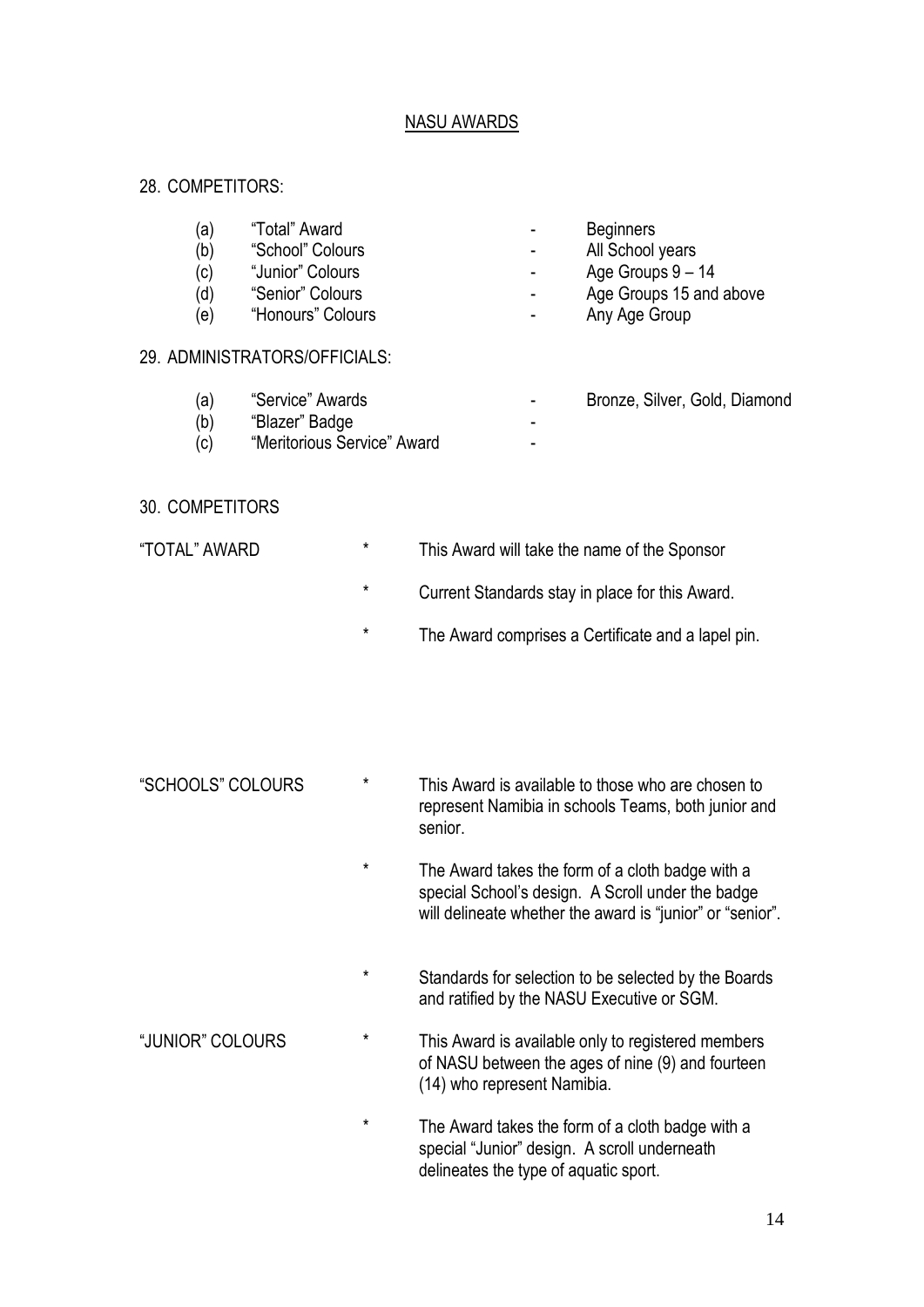- \* Standards for selection determined by the Boards and ratified by the NASU Executive or SGM.
- "SENIOR" COLOUR Normal \* This Award is available only to registered members of NASU over the age of fifteen (15) who represent NASU.
	- \* The Award takes the form of a metal Blazer badge of the "NASU Emblem". A scroll underneath delineates the type of aquatic sport.
	- \* Standards for selection determined by the Boards and ratified by the NASU Executive or SGM.
	- \* This Award does not stand as high as the "National Emblem". It may be awarded in tandem with the aforementioned.
- "HONOURS" COLOURS \* This Award is available to registered competitors of NASU according to the current wording of the **Constitution** 
	- \* The Award takes the form of a metal Blazer-badge in the "NASU Emblem" with a wreath ¾ths around the emblem. A scroll underneath delineates the type of aquatic sport.
	- \* This Award may be awarded in tandem with the "National Emblem" Honours award.

The Union may award an Honours Badge to:

- (a) Any individual who has represented Namibia either in swimming, synchronised swimming, diving or water polo at not less than three Open tournaments/Competitions, and has to the opinion of the Executive of NASU performed satisfactorily, i.e. in swimming: has reached the required standard times, as laid down by NASU at least once.
- (b) Any competitor who has set at least six Namibian records, Age Group or Open, in at least three separate strokes. This shall be done in one and the same season.
- 31. MANAGEMENT/OFFICIALS

All forms of the underlying awards take the form of the "NASU symbol" unless superseded by the "National Symbol".

| <b>SERVICE AWARDS</b> | $\star$ | Take the form of lapel pins in the colours of bronze, |
|-----------------------|---------|-------------------------------------------------------|
|                       |         | silver and gold. The diamond pin includes a stone of  |
|                       |         | correct colour besides the emblem.                    |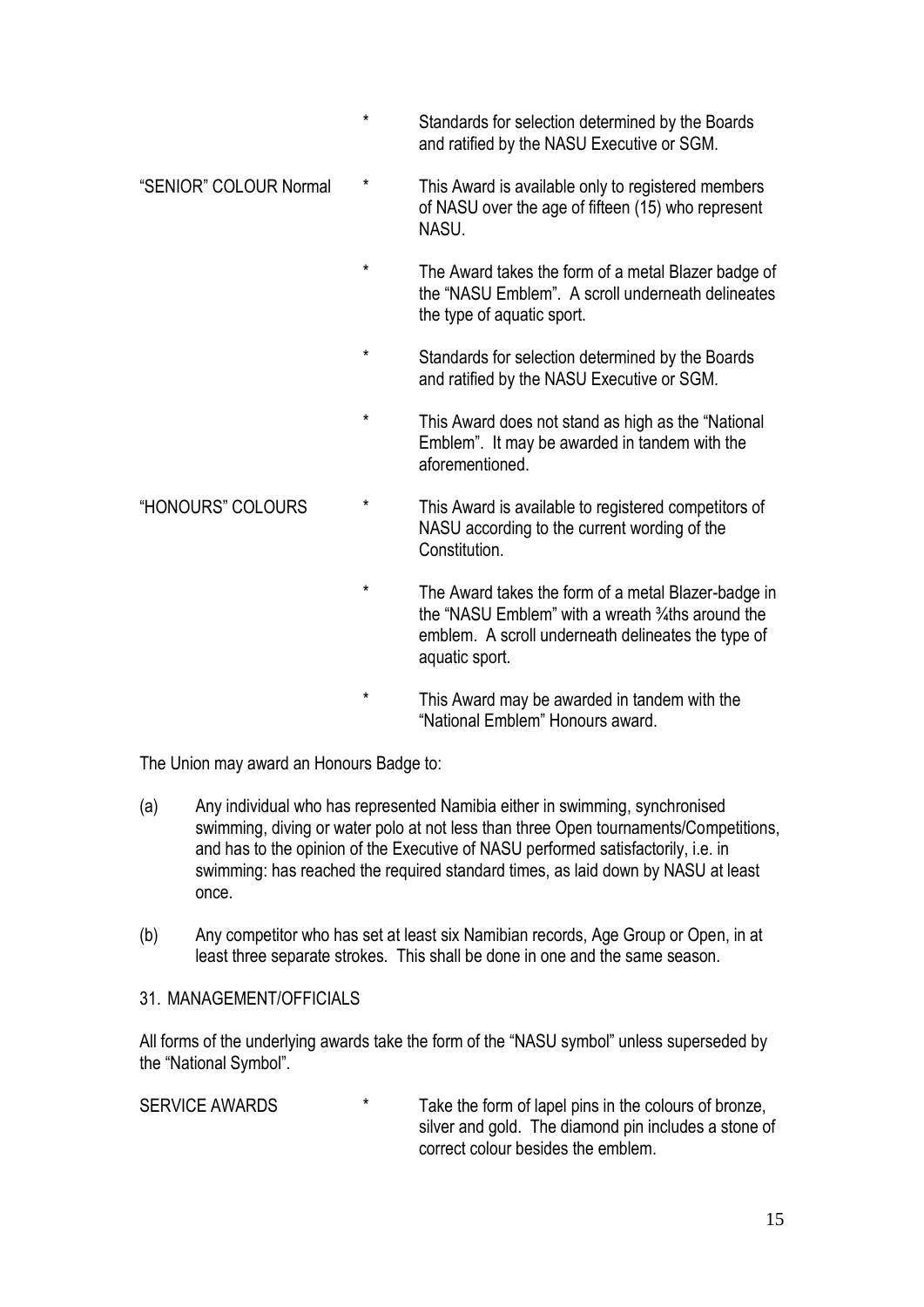|                                                 | $^{\star}$                          | conditions:                                                                                                                                                                                                                                                                                                                                                                                   | Awards as underlying according to the following<br>Member of NASU<br>Active for the minimum prescribed total<br>years; or on recommendation of the NASU<br>Executive |                                     |                                        |
|-------------------------------------------------|-------------------------------------|-----------------------------------------------------------------------------------------------------------------------------------------------------------------------------------------------------------------------------------------------------------------------------------------------------------------------------------------------------------------------------------------------|----------------------------------------------------------------------------------------------------------------------------------------------------------------------|-------------------------------------|----------------------------------------|
|                                                 |                                     |                                                                                                                                                                                                                                                                                                                                                                                               |                                                                                                                                                                      |                                     |                                        |
| <b>NASU Executive</b><br>Gala Official<br>Other | <b>BRONZE</b><br>2 years<br>2 years |                                                                                                                                                                                                                                                                                                                                                                                               | <b>SILVER</b><br>5 years<br>5 years<br>determined for all levels by the NASU Executive based on<br>written recommendation and written rationalisation.               | <b>GOLD</b><br>10 years<br>10 years | <b>DIAMOND</b><br>25 years<br>25 years |
| "BLAZER" BADGE                                  | $^\star$                            |                                                                                                                                                                                                                                                                                                                                                                                               | Takes the form of a metal woven Blazer badge with<br>the "NASU Emblem".                                                                                              |                                     |                                        |
|                                                 | *<br>$\star$                        | Available automatically to the following:<br><b>NASU President</b><br><b>NASU Vice-President</b><br><b>NASU Secretary</b><br>NASU Delegates to foreign meetings<br>NASU Executives of a minimum of three<br>years' standing<br><b>NASU National Management Teams</b><br>(excluding schools teams)<br>NASU Officials with Gold service award<br>Scroll indicating "resident"; "management" and |                                                                                                                                                                      |                                     |                                        |
|                                                 |                                     |                                                                                                                                                                                                                                                                                                                                                                                               | "official" will be attached where applicable.                                                                                                                        |                                     |                                        |
| "MERITORIOUS SERVICE" AWARD                     |                                     |                                                                                                                                                                                                                                                                                                                                                                                               |                                                                                                                                                                      |                                     |                                        |
|                                                 | $\star$                             |                                                                                                                                                                                                                                                                                                                                                                                               | Available only to those members of NASU that have                                                                                                                    |                                     |                                        |

- already been awarded the "gold" service award on the following basis:
- \* Available upon written application to NASU and subsequent decision by General Council vote, providing that ample rationalisation of the individual's contribution has been supplied to NASU and substantiated by them.
- \* General Council vote: Voting shall be by ballot, and the Award shall only be granted if the proposal is carried by a majority of two thirds of those present, and eligible to vote.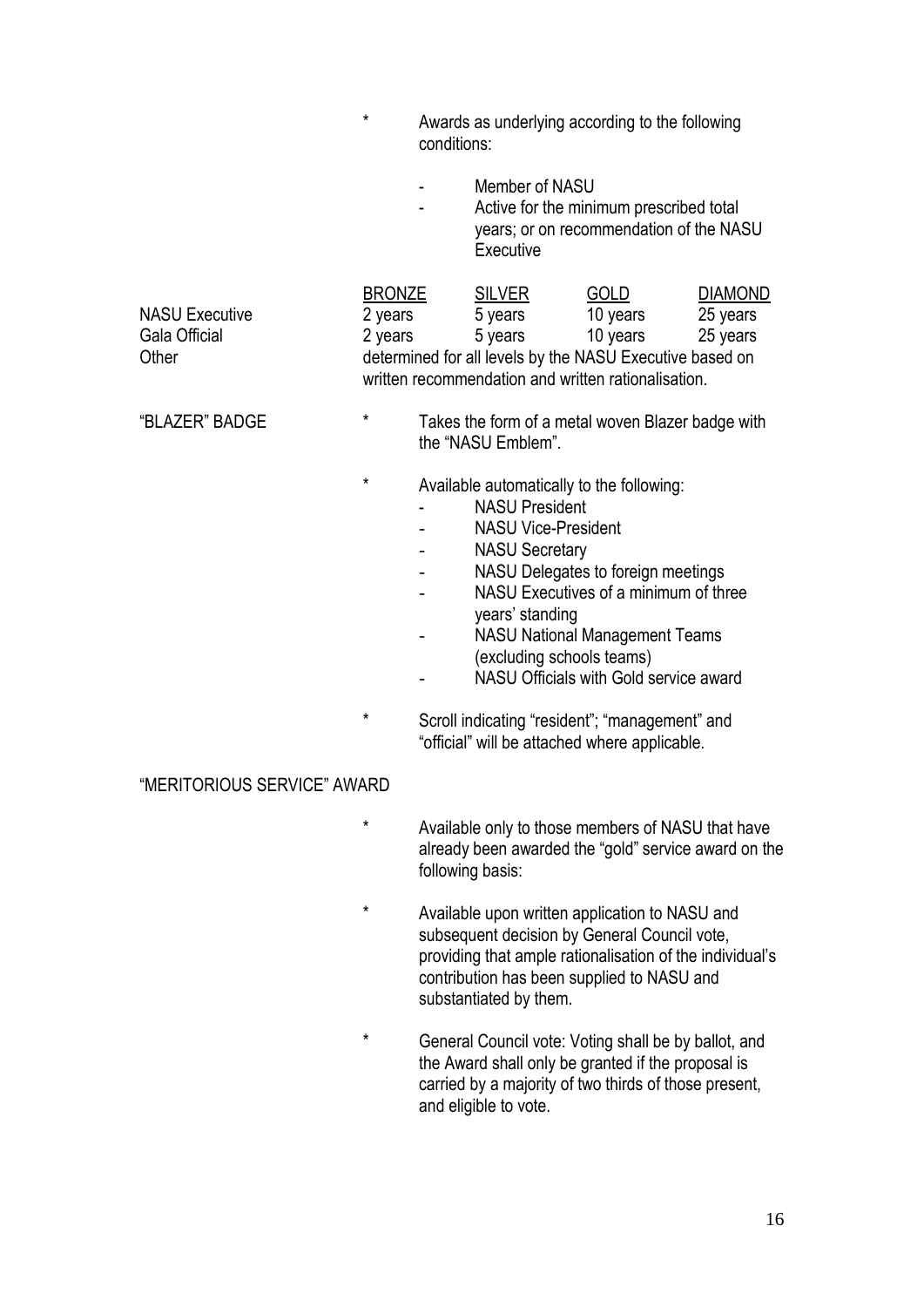#### SWIMMING BOARD OF CONTROL

32. At the Annual General Meeting of the Union a Swimming Board of Control may be elected.

One member shall be a member of the Executive Committee and the other members shall be delegates of the affiliated swimming clubs of NASU with a maximum of one (1) delegate per affiliated club.

The duties of the Swimming Board of Control shall be:

- (a) To advise NASU Executive Committee on technical matters with regards to updated techniques and regulations on swimming.
- (b) To assist with the planning and drawing up of the annual programme.
- (c) To assist in settling protests and disputes and to recommend their findings to NASU.
- (d) To advise on the training and education of officials for galas.
- (e) To advise the Executive Committee of NASU on needs of training equipment and facilities of these need to be acquired or updated.
- (f) To perform such other duties or tasks as may be requested by NASU Executive Committee.

All decisions of the Swimming Board of Control shall be subject to approval by the Executive Committee of the Union.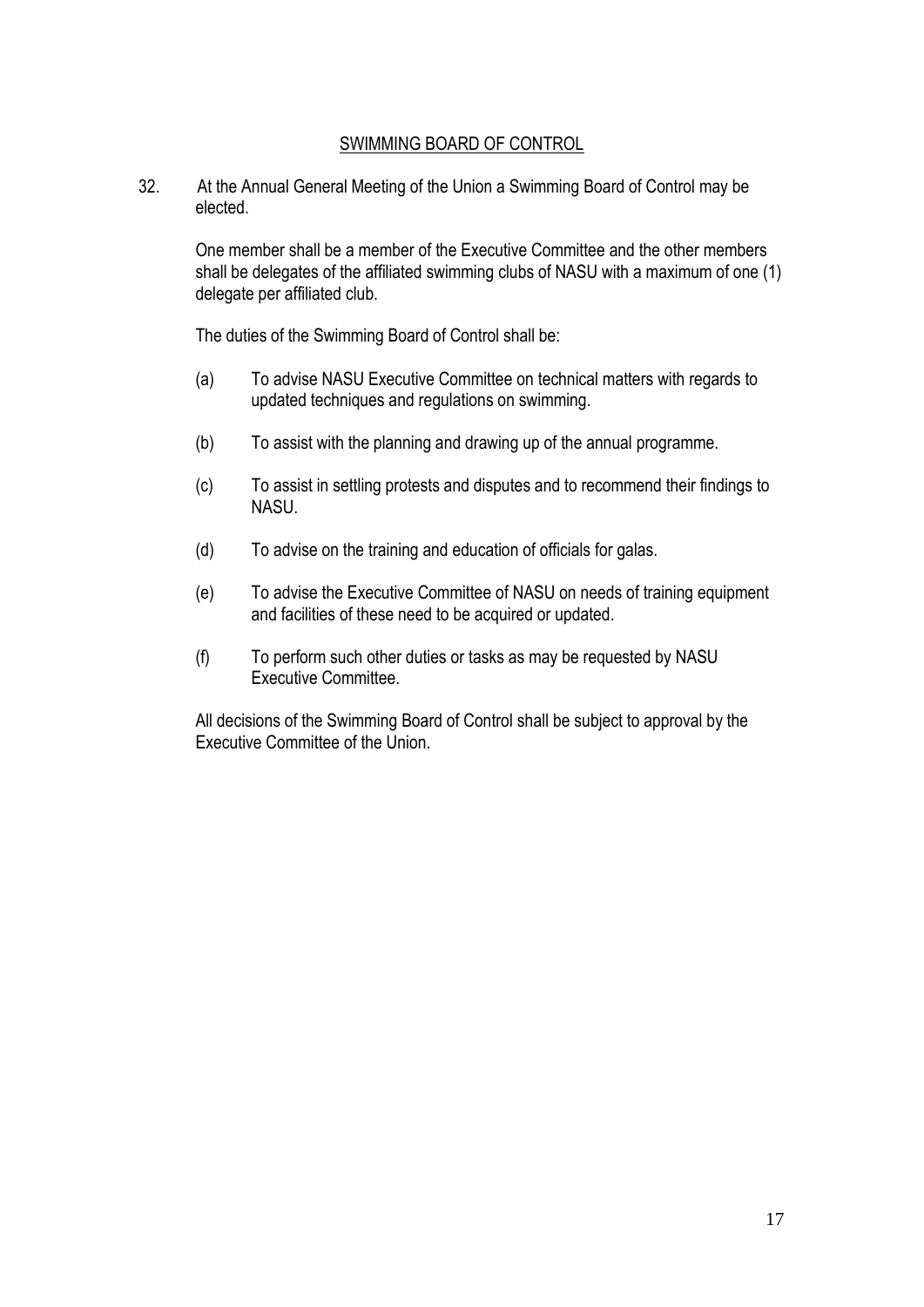#### BYE – LAWS

#### GALAS

1 Secretaries of Galas or of the body promoting same must forward to the General Secretary of the Union and to the Recorder a copy of the programme showing results and times clearly marked.

#### OPEN GALAS

2 Members wishing to hold Open Galas must apply to the Union for a permit. Open Galas are Galas or a series of competitions in which members of more than one club are eligible to compete. A fee as defined by NASU Exco and advised at the AGM shall be paid for the issue of a Gala Permit, except in the case of all Schools Associations within the jurisdiction of the Union.

#### ENTRY FEES FOR NAMIBIAN NATIONAL CHAMPIONSHIPS AND OTHER COMPETITIONS

3 Entry fees as defined by NASU Exco and advised at the AGM will be applicable for the Namibian National Championships and other Competitions.

#### SWIMMING YEAR

4 Each Swimming Season shall be reckoned as from 1<sup>st</sup> May to 30<sup>th</sup> April.

#### **REGISTRATION**

5 (a) First Claim Registration:

As soon as any swimmer, diver or water polo player becomes a member of a Club affiliated to the Union, such swimmer, diver or water polo player shall be registered in the manner provided for in sub-clause (b) hereof, in the Registration Book or the electronic database of the Union, kept for that purpose by the General Secretary for the Union.

A swimmer, diver or water polo player may only be registered as representing one affiliated Club at any one time, and such registration shall have the effect of making that swimmer, diver or water polo player a first claim member of the Club by whom he is so registered.

The General Secretary should sign the Registration Book/Database of the Union on receiving the application together with the correct application fee, which date should then become the date of application of the swimmer.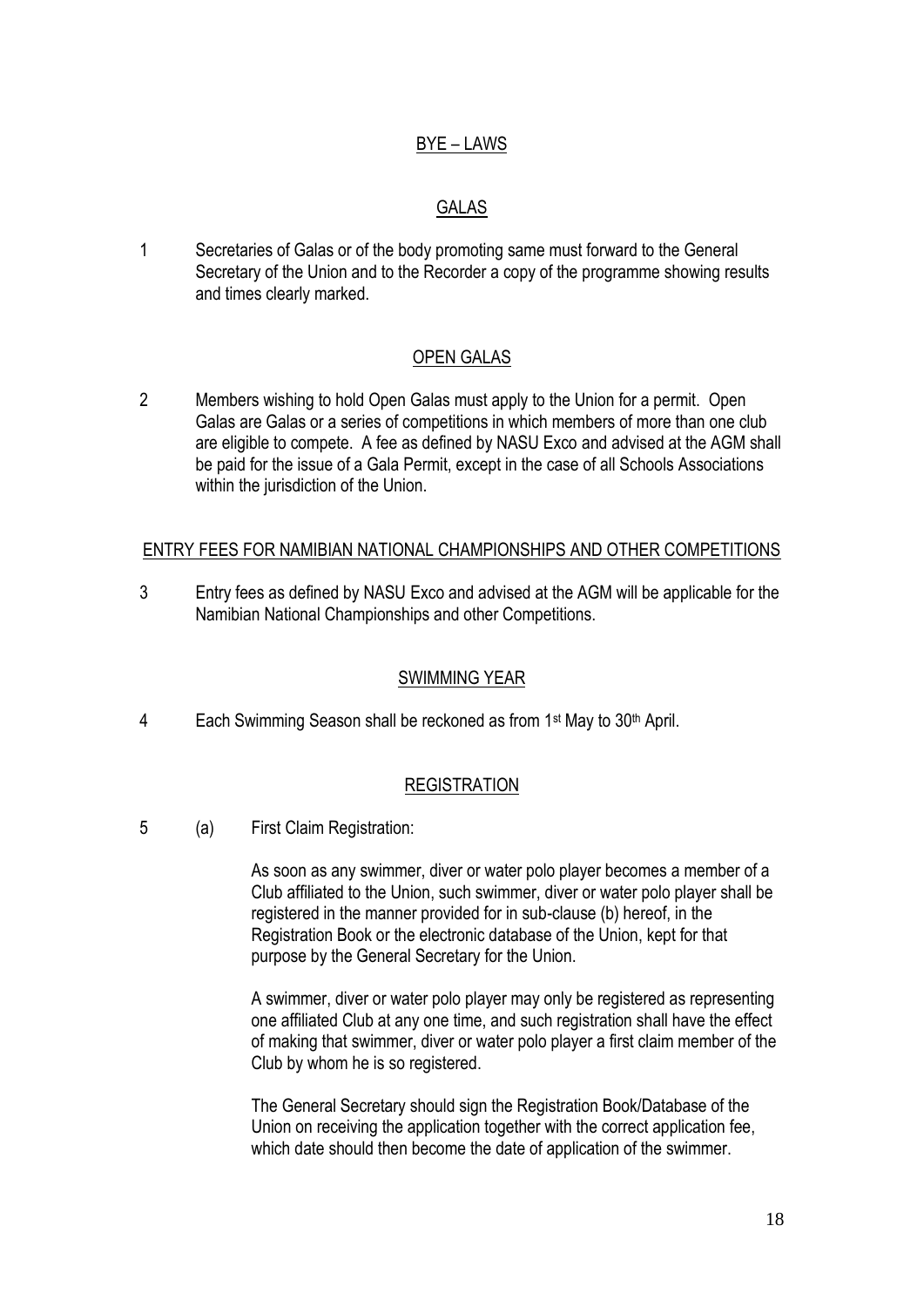- (b) Manner of Registration:
	- (i) Application for registration shall be made to the Union on a form provided for that purpose and lodged by the Secretary of the Club applying for registration, which form shall be signed by the member indicating his or her membership of and consent to represent such club.
	- (ii) Registration of a member, once accepted, will continue for the current swimming season only.
	- (iii) A member may apply for re-registration as a first claim member of another Club from time to time, provided that fresh application is made therefor to the Union on a new form lodged by the Secretary of the Club to whom he or she is transferring, together with a clearance of good standing from the Club from which the member is seceding but during the period from November 1<sup>st</sup>, until the end of the season, transfer in terms hereof shall only be allowed with the sanction of the Union.

In the event of a Club refusing, without good reason, to issue such clearance, then the Executive may approve of such re-registration, provided it has satisfied itself that the member is in good standing.

(c) Effect of Registration:

The member shall only be entitled to compete in an ordinary gala held under the auspices or rules of the Union if that member has been registered as above for a period of 7 (seven) days before the date of the competition and shall only be entitled to compete in the Namibian National Championships if the member has been registered as above for a period of 10 (ten) days before the date of such Championship.

(d) Registration Fee: As defined by Exco of NASU, will be levied against all members of Clubs (officials, swimmers, synchronised swimmers, divers and water polo players) affiliated to this Union. These fees are due and payable in each Swimming Season as defined. Swimmers and officials participating in closed school events only shall be exempted from registration.

#### AGE LIMITS

6. In all NASU Competitions where Age Limit is fixed, the age group of the competitor shall be his/her age on the first day of the commencement of that competition, or, as expressly laid down by the Council in the case of Junior Water Polo Leagues, at the commencement of the competition date as laid down.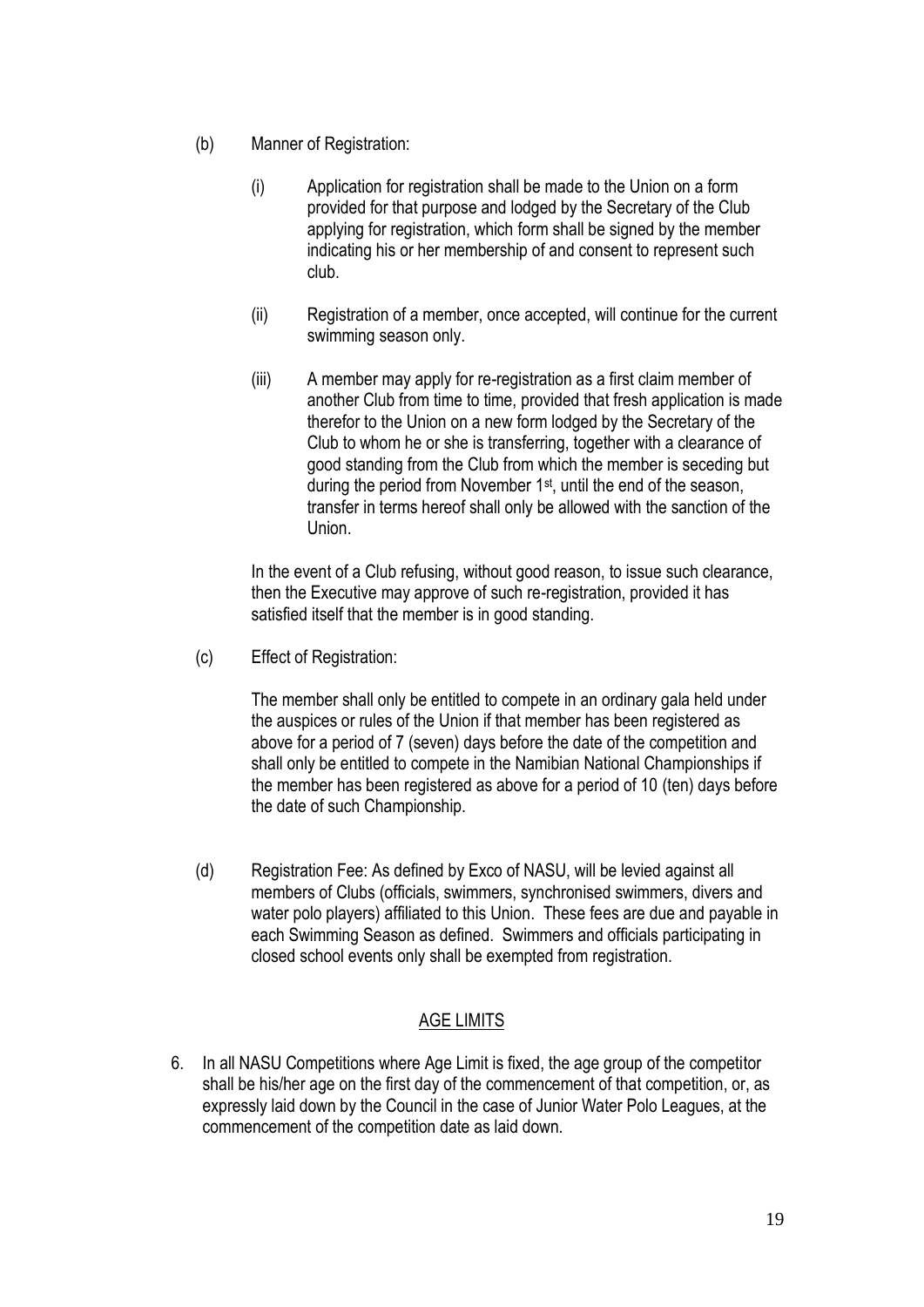#### RECORDS

- 7. a) It is the responsibility of the head coach of the club to inform the referee of any attempt for a possible record during the meet. This written information must reach the referee at least thirty (30) minutes before the start of the meet and must specify the name of the swimmer and the event. The referee will inform the chief timekeeper whom will arrange that there are 3 timekeepers available for the specific lane/swimmer.
	- b) All applications for Records must be sent to the General Secretary of the Union within 10 (ten) days of the competition for consideration by the Executive, on the form issued for the purpose or failing that, giving full information as laid down.
	- c) All Records must be established in a 50m (fifty) or 25m (twenty-five) pool. (Only metre records will be recognised).
	- d) The time shall be taken by three timekeepers appointed or approved by the Executive and they shall start their watches when the starting signal is given. When two watches agree, that shall be the accepted time, but if all watches disagree, that time recorded by the middle watch shall be accepted. The Starter or some other responsible official shall inspect the watches used, record the times and publicly announce them. All watches used shall be certified as accurate to the Executive's satisfaction.
	- e) If approved a certificate will be issued for a record broken in either age group or open gala.
	- f) Four tables of records shall be kept by the General Secretary:
		- 1) The Namibian Open Record set by a swimmer who is a Namibian citizen and affiliated with NASU. Age of the swimmer does not play a role in setting a Namibian Open Record.
		- 2) The Namibian Age Group Record set by an age group swimmer who is a Namibian citizen affiliated with NASU.
		- 3) Namibian Visitors Record set by any Non-Namibian citizen not registered with NASU swimming in any NASU Gala at any venue inside Namibia and provided that the record must be faster then the Open or Age Group Namibian Record.
		- 4) Namibia Swimming Union Record set by any swimmer registered with NASU through an Affiliated member swimming in any NASU Gala at any venue inside Namibia.

The above four tables of records shall be kept by the General Secretary for both the long course and short course events.

A Namibian Open Record (Open: means unlimited age may be established in any gala at any venue).

A Namibian age group record may be established in any NASU sanctioned age group gala or open competition at any venue.

A Namibian Visitors Record may only be established by any Non-Namibian citizen swimming in any Gala at any venue inside Namibia.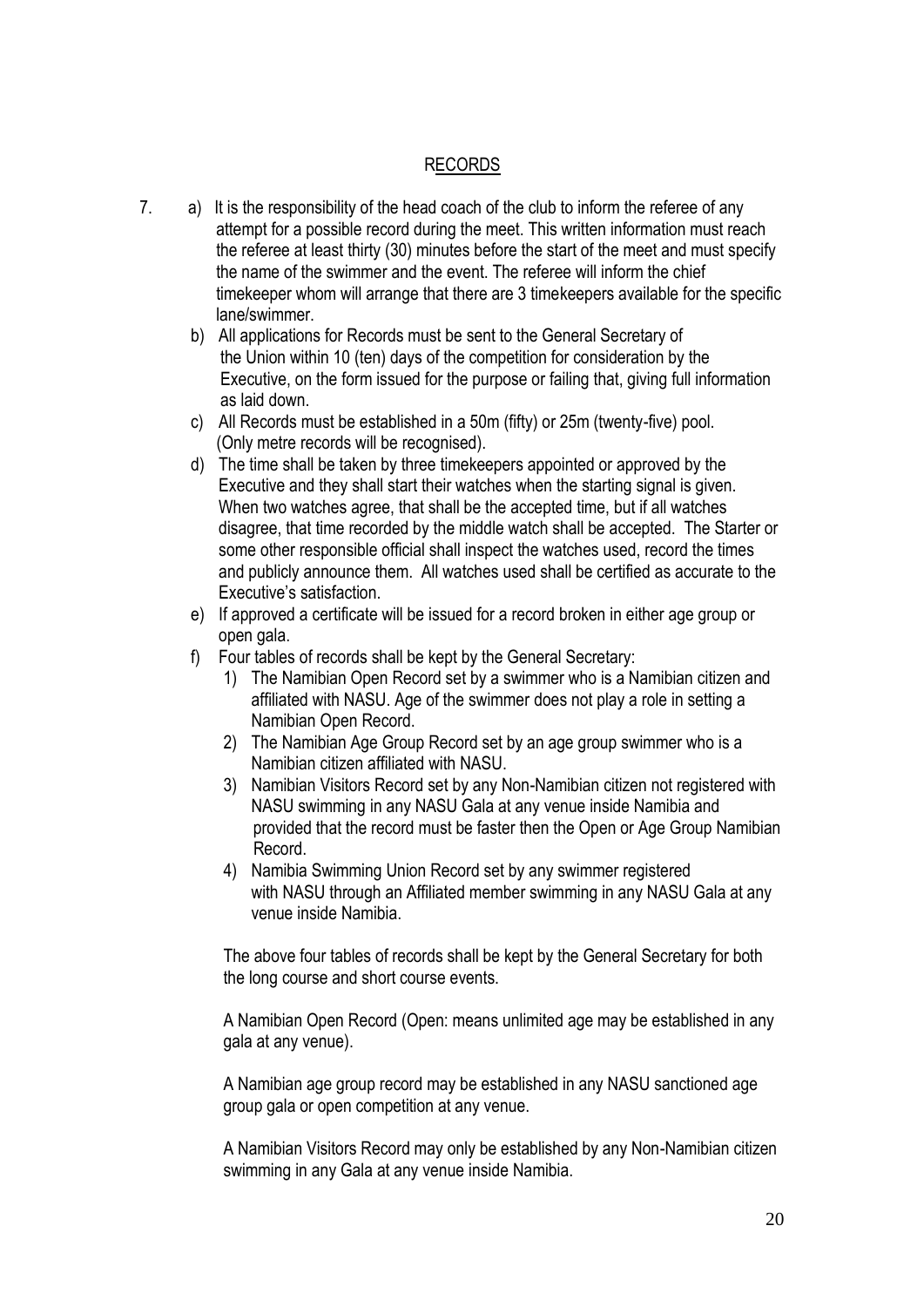g) Members of relay teams must be from the same Club or a National Representative Team.

#### REPRESENTATIVE MATCHES

8. Swimming, Diving and Water Polo matches arranged by the Executive or Council shall take precedence over other fixtures.

#### REPRESENTATIVE FIXTURES

9. When a Representative match (Swimming, Synchronised Swimming, Diving or Water Polo) takes place on the same date as an ordinary club fixture or Union fixture or any function under the jurisdiction of the Union, any member selected to represent the Union who is unable to attend will be debarred from representing his Club on that day, unless good and sufficient reason be given to the Executive why representative selection is unacceptable.

#### REPRESENTATIVE PERSONS

10. Selected Swimmers, Synchronised Swimmers, Divers and Water Polo Players chosen to represent this Union who, without good and sufficient reason, refuse to comply with the arrangements of the Union for attending such matches or functions, shall be guilty of misconduct and any affiliated body or member thereof who may be proved to have encouraged or instigated such player to commit a breach of this rule shall be deemed guilty of a similar offence and dealt with accordingly.

#### DRUG TESTING

11. Every Swimmer, Diver, Water Polo Player and Synchronised Swimmer, competing in any Namibian Aquatic event, consents to submit to drug testing when called upon to do so by an authorised Official.

#### SELECTION TO A NAMIBIAN NATIONAL TEAM

- 12. Any Namibian swimmer (or for that matter diver or water polo player), duly registered with NASU through a Namibian club, affiliated to NASU, who intends to train and/or compete outside the borders of Namibia for any period of time, and who wants to be eligible for selection to a Namibia National Team, shall
	- (a) be a Namibian citizen
	- (b) abide by FINA rules, and
	- (c) may only and exclusively compete at any gala as a Namibian citizen, the fact of which the swimmer/diver/water polo player shall inform the organisers of the event
	- (d) Must participate in at least one gala under the auspices of NASU in the year immediately preceding the selection of the Namibian national team.
	- (e) They must abide by the Namibia Sport Act.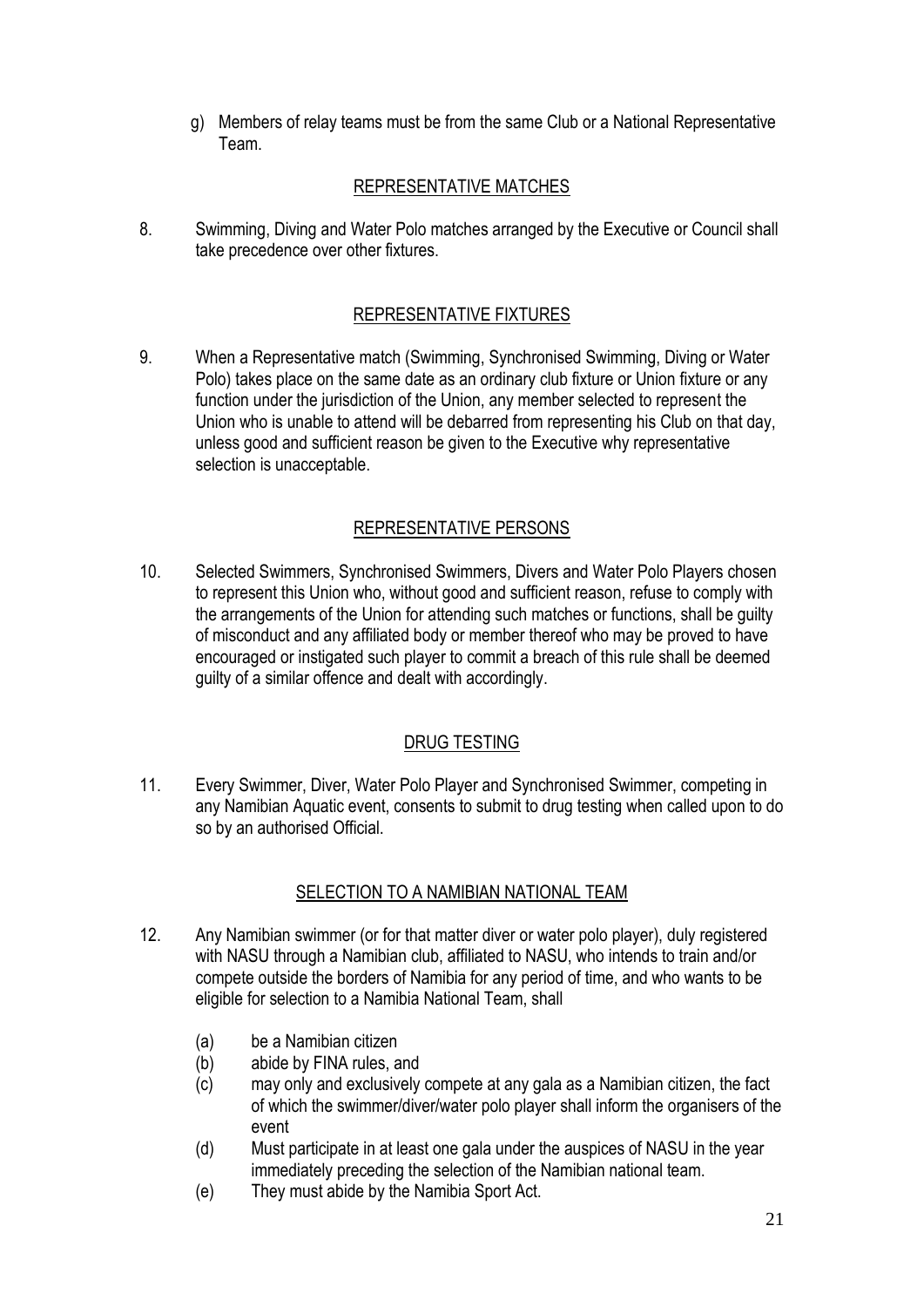A NASU-registered swimmer, who is also registered with a foreign club under FINA rules, shall provide NASU with the full name and address of the foreign club.

Should it come to the notice of NASU that he/she participated at any competition under the nationality other than the Namibian nationality, he/she will immediately forfeit his/her NASU membership and will thus not be considered for selection to any Namibia National Team.

Any official clearance certificate issued, shall stipulate the above conditions clearly. A copy of the clearance certificate shall be sent by separate mail to the controlling body in the country of his/her temporary registration/immediate participation. In order to avoid possible confusion and/or enquiries, a letter shall be sent with the clearance certificate, advising the controlling body in a foreign country that Namibia does not allow dual citizenship and that NASU needs to ensure that the conditions as stipulated in the clearance certificate are strictly adhered to.

#### GALA ORGANISER AND OFFICIATING AT GALAS

- 13. (a) Make a fair and pro-rata distribution of officials allocated from the clubs to officiate at galas according to the number of registered swimmers at NASU from the clubs.
	- (b) That the gala organiser indicates the function of each and every official so decided on. For instance, time-keepers, style judges etc
	- (c) That the gala organiser takes into consideration the fact that NASU did not make sufficient arrangements over the last couple of years to educate enough officials to officiate in the more technical positions like referee and style judge.
	- (d) That the gala organiser informs the Secretary of NASU about the allocation of the number of officials per club according to clubs. This should be done for every gala.
	- (e) That the gala organiser informs the club secretaries of the requirements for officials from the specific club.
	- (f) That NASU Executive Committee makes a decision that there would be a N\$150.00/official penalty for a no-show or for not providing an official as requested according to the number of swimmers registered.
	- (g) That the gala organiser makes sure that there are enough stand-by officials should a situation as stated above occurs.
	- (h) That NASU Executive Committee informs the clubs about the above arrangement and that this arrangement will hold firm until repealed.
	- (i) That all previous bylaws with regard to the allocation of officials officiating at galas be repealed.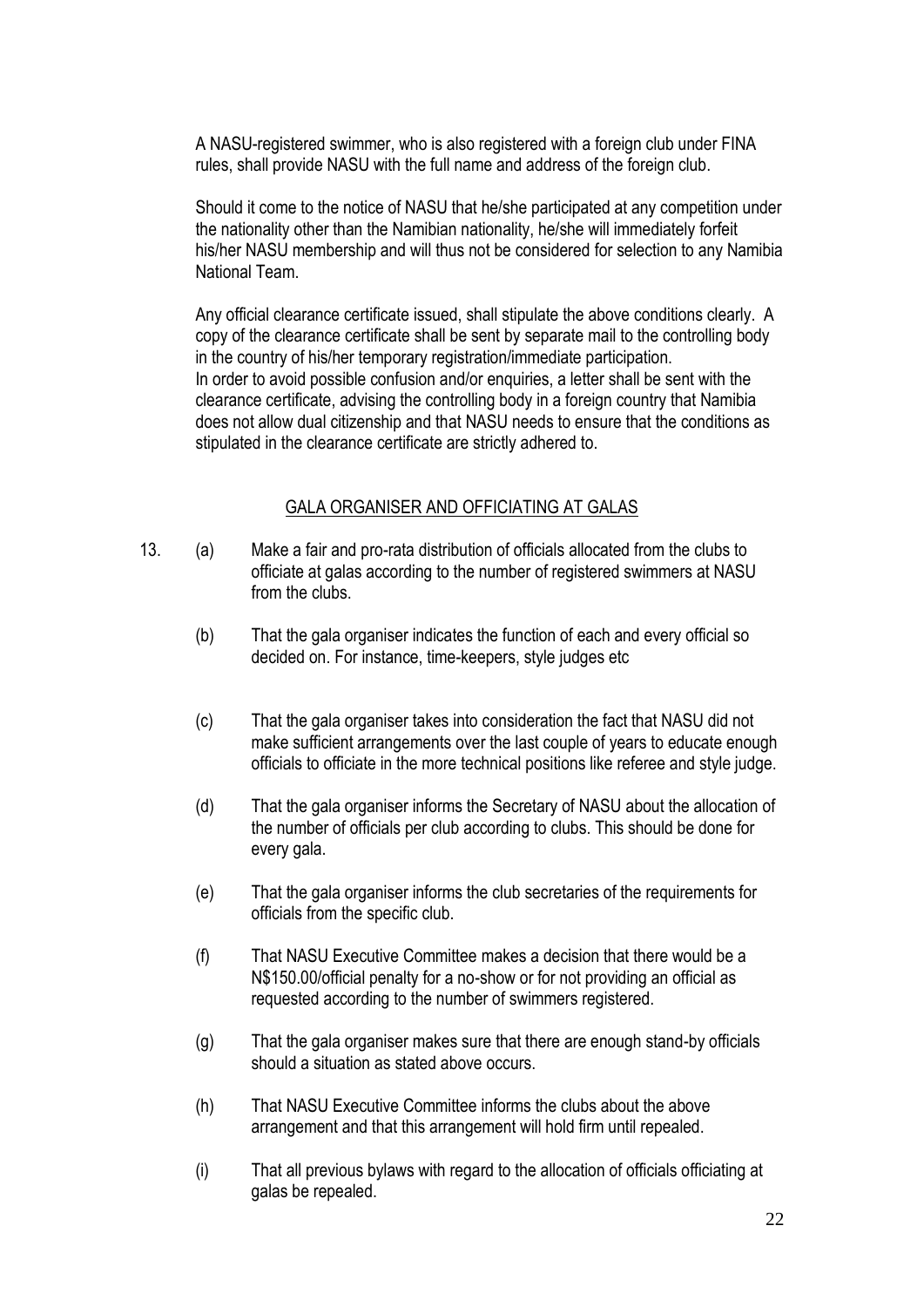#### CONDITIONS AND BYE-LAWS FOR SWIMMING COMPETITIONS

#### NAMIBIA OPEN SWIMMING CHAMPIONSHIPS

The following general conditions shall apply to all the individual championships and (except no.2) to the Team Races:

- 1. Open to all amateurs.
- 2. Winner to receive a Gold Medal Second a Silver Medal Third a Bronze Medal

If there be less than four starters, awards will only be handed out when the starters have completed the full distance or the particular event in the qualifying time as laid down from time to time by NASU.

- 3. Rules and technical aspects governing such a competition will be as outlined by FINA.
- 4. Entries, accompanied by fee, shall be made on the prescribed form and must reach the Secretary of the promoting body ten (10) days before the date of the competition. The best current time of the entrant shall be indicated for heat allocation. These times are to fall within the standard qualifying times for the Namibia Championships. Times are fixed at a "AAA" for the age of 13 (thirteen) years or as laid down by the Executive Committee for the longer distances. The Executive Committee may allow additional swimmers to compete on merit in the Championships.
- 5. The holder of each trophy shall return the trophy to the General Secretary of the Union at least ten (10) days before the first day of the Championships.

Such trophy shall be returned in the same condition as when it was awarded at the preceding Championships.

If not, the trophy holder – or if a minor, his/her parent/guardian – shall be liable for all costs in restoring the trophy.

Failing to comply with the period of time, mentioned above, the holder shall be levied with a fine of 50 (fifty) cents per day per trophy.

6. Programme for Namibia Championships:

| 50m, 100m, 200m, 400m and 1500m freestyle | men   |
|-------------------------------------------|-------|
| 50m, 100m, 200m, 400m and 800m freestyle  | woman |
| 100m and 200m Breaststroke                | men   |
| 100m and 200m Breaststroke                | woman |
| 100m and 200m Backstroke                  | men   |
| 100m and 200m Backstroke                  | women |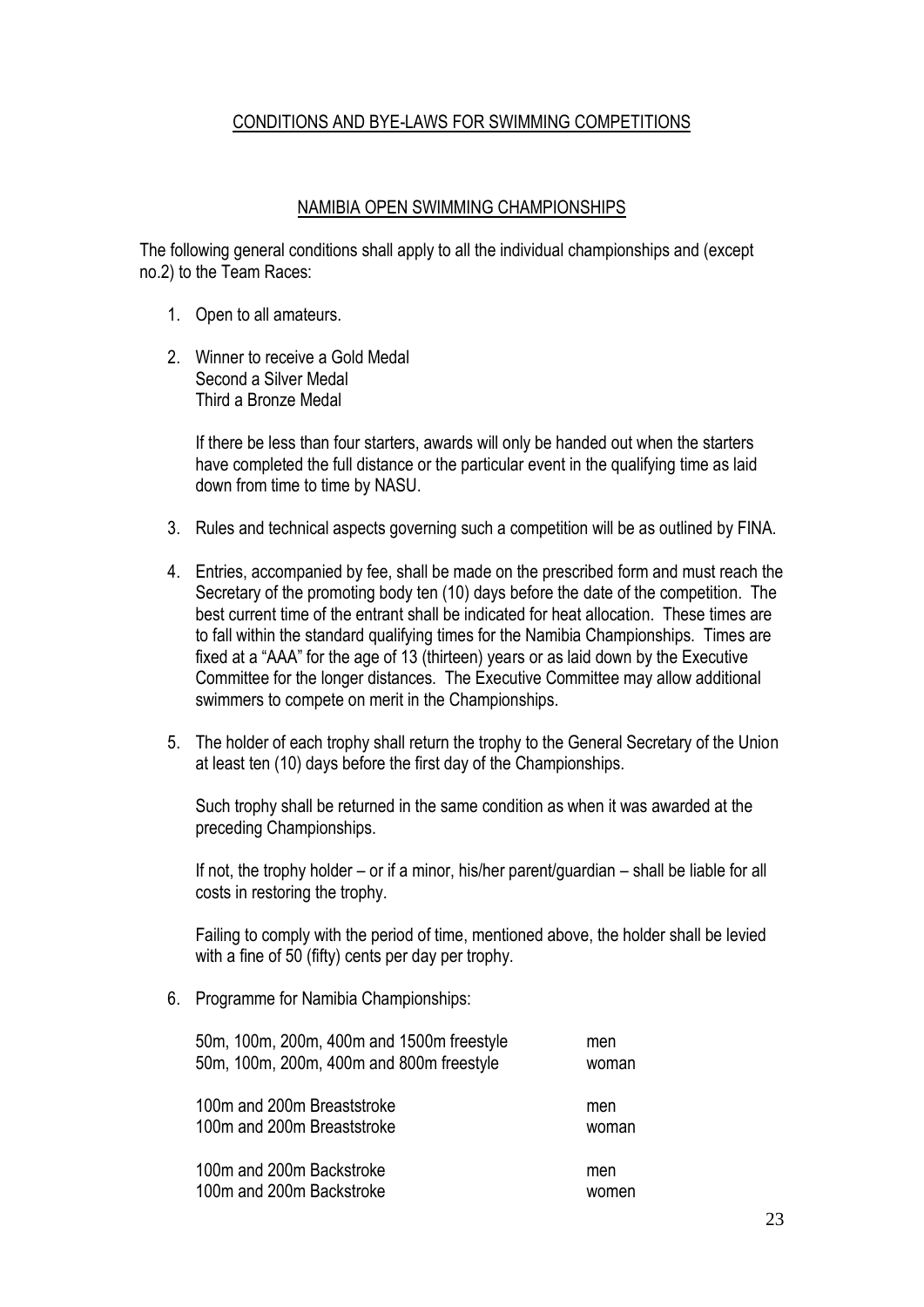| 100m and 200m Butterfly               | men   |
|---------------------------------------|-------|
| 100m and 200m Butterfly               | women |
| 200m and 400m Individual Medley       | men   |
| 200m and 400m Individual Medley       | women |
| 4 x 100m Medley Relay                 | men   |
| 4 x 100m Medley Relay                 | women |
| 4 x 100m and 4 x 200m Freestyle Relay | men   |
| 4 x 50m and 4 x 100m Freestyle Relay  | women |
| 4 x 50m Freestyle Relay               | men   |

- 7. (a) Scratching on the day of the race will result in the swimmer being excluded from any subsequent event during that day.
	- (b) Should a swimmer fail to report for a race, the swimmer shall be excluded from any subsequent event during that day.
	- (c) The exclusion, mention in 7. Paragraph (a) and (b) shall not apply to relay races.
	- (d) Presentation of medical certificate or good cause shown will overrule paragraphs (a) and (b) above.

#### NAMIBIAN JUNIOR CHAMPIONSHIPS

- 1. Open to all amateurs, who have been registered swimmers/divers for a period of 10 (ten) days before the date on which the Junior Championships will be held.
- 2. To be competed for annually, in the month of March.
- 3. Entrants must be 16 (sixteen) years of age or younger on the day of the competition in the swimming season in which the event is held.
- 4. All competitors shall wear regular costumes.
- 5. Entrance fees to be defined by NASU
- 6. Entries, accompanied by fee, and date of birth of swimmer, must reach the General Secretary of NASU 10 (ten) days before the date of competition.
- 7. The Team Races will be open to teams, of which the four members should belong to the same affiliated club or be registered individuals.
- 8. Winner to receive a Gold Medal, suitable inscribed. Second a Sliver Medal, suitably inscribe. Third a Bronze Medal, suitably inscribed.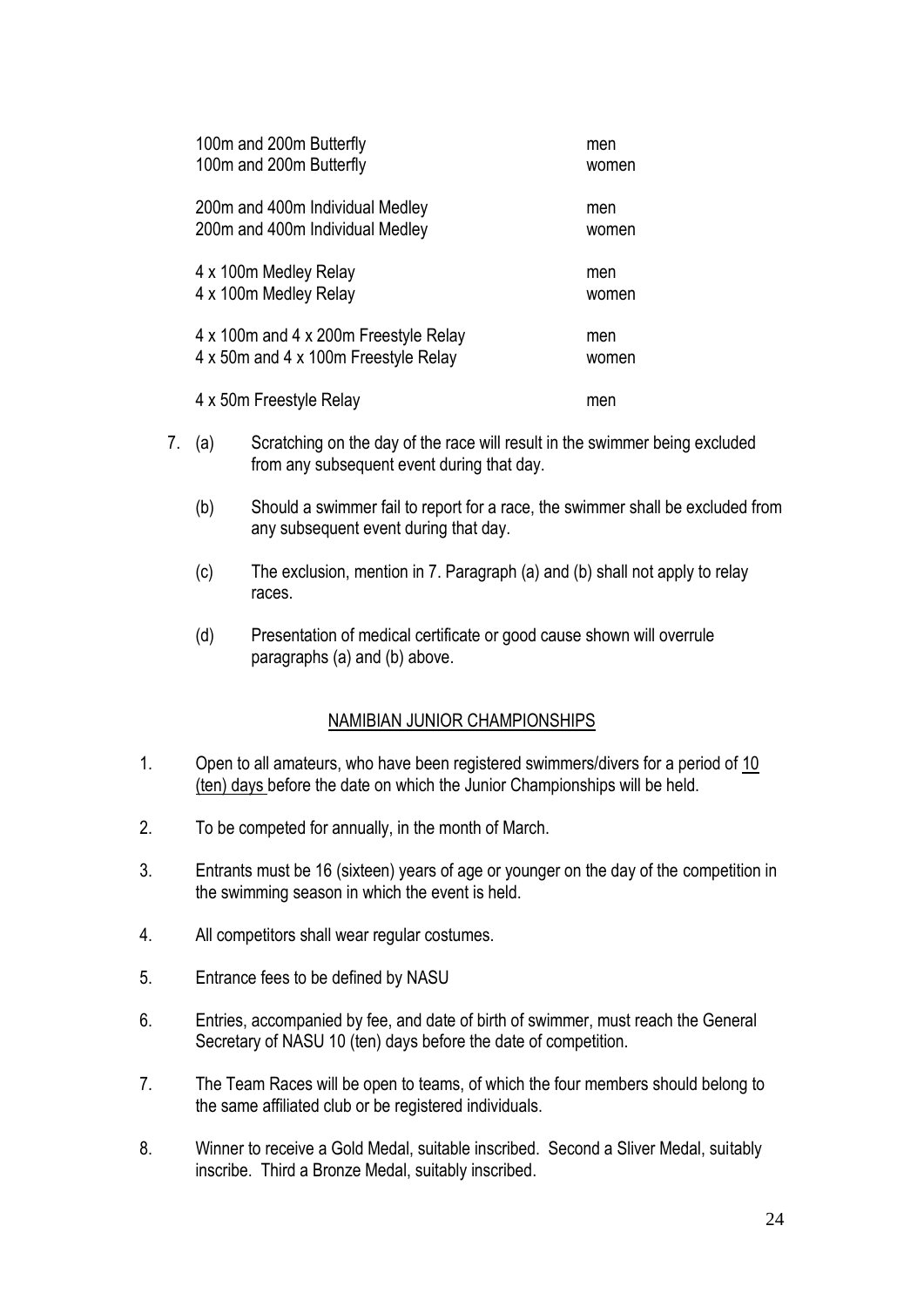- 9. The programme for the Namibian Junior Championships to be decided upon by the Executive of NASU.
- 10. In individual events a swimmer may enter in his/her own age group or any age group higher but he/she may enter in one age group only.
- 11. In relay events a swimmer may swim either in his/her own age group or one higher age group irrespective of the age group in which he/she swam in the individual events.

#### AGE GROUP SWIMMING COMPETITIONS

- 1. All National Age Group competitions shall be run according to the Bye-Laws as set down by NASU.
- 2. The Executive Committee can draw up or approve of other Age Group competitions during the season. These competitions will be run in accordance with the laws and bye-laws as set down under D.

#### SWIMMING LAWS

The conduct of swimming competitions as well as the officiating of such, i.e. duties of officials, rules on strokes, drawing of heats and the race itself, shall be according to the laws and byelaws of FINA.

#### NAMIBIAN JUNIOR SWIMMING/DIVING COMPETITION FOR PRIMARY SCHOOL PUPILS

- 1. Swimmers/Divers need not be registered with NASU.
- 2. To be competed for annually, in the month of October.
- 3. Only pupils of Standard Sub A Standard 5 (Standard 5 included) may participate.
- 4. The team Races will be open to teams, of which the four members should be pupils of the same school or college.
- 5. Entries, accompanied by fee, and date of birth of swimmers/divers, must reach the Secretary of the promoting body 8 (eight) days before the date of competition.
- 6. Entrance fee to be as defined by the promoting body.
- 7. All competitors shall wear regulation costumes.
- 8. For the purpose of the eliminating contest, the Bye-laws and Swimming laws of NASU shall be observed.
- 9. The winner of each event to receive a Gold Certificate. The second a Silver Certificate. The third a Green Certificate.